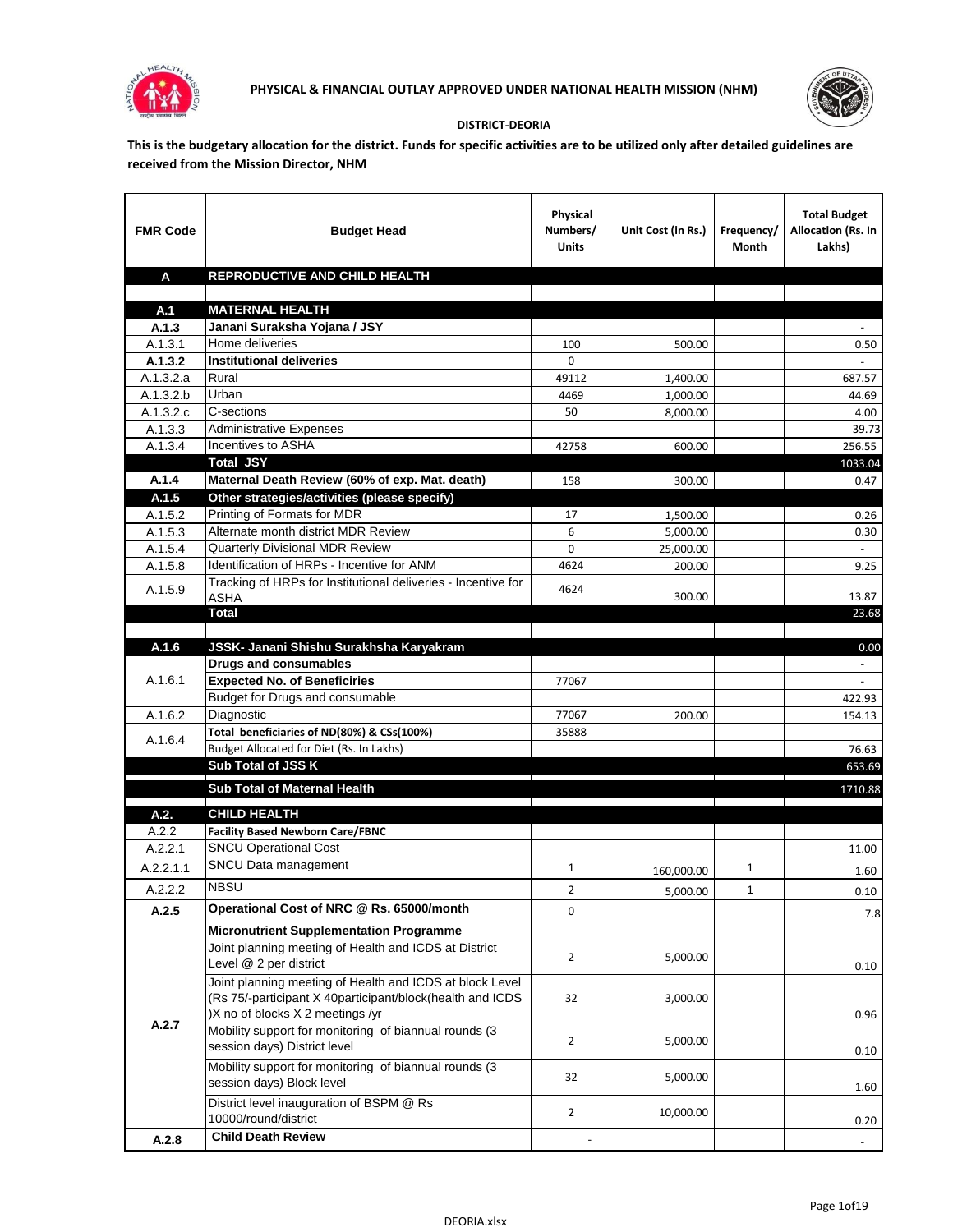| <b>FMR Code</b>  | <b>Budget Head</b>                                                                                                                            | Physical<br>Numbers/<br><b>Units</b> | Unit Cost (in Rs.)   | Frequency/<br><b>Month</b> | <b>Total Budget</b><br><b>Allocation (Rs. In</b><br>Lakhs) |
|------------------|-----------------------------------------------------------------------------------------------------------------------------------------------|--------------------------------------|----------------------|----------------------------|------------------------------------------------------------|
|                  | <b>Sub-total Child Health</b>                                                                                                                 |                                      |                      |                            | 23.46                                                      |
|                  |                                                                                                                                               |                                      |                      |                            |                                                            |
| A.3              | <b>FAMILY PLANNING</b>                                                                                                                        |                                      |                      |                            |                                                            |
| A.3.1<br>A.3.1.1 | <b>Terminal/Limiting Methods</b><br>Female sterilization camps @ Rs. 3500/camp                                                                | 94                                   |                      |                            | 3.29                                                       |
| A.3.1.2          | NSV camps @ Rs. 3500/camp                                                                                                                     | $\overline{2}$                       | 3,500.00<br>3,500.00 |                            | 0.07                                                       |
|                  | Budget for Female Interval Sterilization Compensation @                                                                                       |                                      |                      |                            |                                                            |
| A.3.1.3          | Rs.2000/-Per Case in Public Sector-(In Rs.)                                                                                                   | 3298                                 | 2,000.00             |                            | 65.96                                                      |
|                  | <b>Budget for Post Partum Female Sterilization</b><br>Compensation @ Rs.3000/-Per Case in Public Sector-(In<br>$Rs.$ )                        | 8                                    | 3,000.00             |                            | 0.24                                                       |
| A.3.1.4          | Budget for Male Sterilization Compensation @ Rs.2700/-<br>Per Case in Public Sector -(In Rs.)                                                 | 30                                   | 2,700.00             |                            | 0.81                                                       |
| A.3.2            | <b>Spacing Methods</b>                                                                                                                        |                                      |                      |                            |                                                            |
| A.3.2.2          | Total Budget Allocated for Compensation for IUCD<br>insertion at health facilities (including fixed day services at<br>SHC and PHC) @ Rs 20/- | 47544                                | 20.00                |                            | 9.51                                                       |
| A.3.2.3          | PPIUCD services (Incentive to provider @Rs 150 per<br>PPIUCD insertion)                                                                       | 1500                                 | 150.00               |                            | 2.25                                                       |
|                  | Orientation/Review of ASHA/ANM/AWW for scheme for<br><b>HDC, ESB, PTK</b>                                                                     |                                      |                      |                            |                                                            |
| A.3.2.5          | <b>District level</b>                                                                                                                         | $\mathbf{1}$                         | 10,000.00            | $\mathbf{1}$               | 0.10                                                       |
|                  | <b>Block level Quarterly</b>                                                                                                                  | 16                                   | 10,000.00            | 4                          | 6.40                                                       |
| A.3.2.6          | Dissemination of FP manuals and guidelines                                                                                                    | $\mathbf{1}$                         | 20,000.00            | $\mathbf{1}$               | 0.20                                                       |
| A.3.3            | Budget for POL for Mobility to Surgeons team for FDS<br>Camps @ Rs.1000/ camp                                                                 | 94                                   | 1,000.00             |                            | 0.94                                                       |
| A.3.5.1          | Orientaion workshop, QAC meeting at distirct level-<br>Quarterly                                                                              | $\mathbf{1}$                         | 2,000.00             | 4                          | 0.08                                                       |
| A.3.5.2          | FP Review Meeting at Divisional level-Quarterly                                                                                               | 0                                    | 20,000.00            | 4                          |                                                            |
| A.3.5.3          | Performance reward                                                                                                                            | $\mathbf{1}$                         | 50,000.00            |                            | 0.50                                                       |
| A.3.5.4          | World Population Day' celebration (such as mobility,<br>IEC activities etc.):                                                                 |                                      |                      |                            |                                                            |
|                  | <b>District level</b>                                                                                                                         | $\mathbf{1}$                         | 100,000.00           |                            | 1.00                                                       |
|                  | <b>Block Level</b>                                                                                                                            | 16                                   | 10,000.00            |                            | 1.60                                                       |
| A.3.5.5          | Other strategies/activities (such as strengthening<br>fixed day services for IUCD & Sterilisation, etc.)                                      |                                      |                      |                            |                                                            |
|                  | Printing of FP Manuals, Guidelines, etc.                                                                                                      | 0                                    |                      |                            |                                                            |
|                  | Sterilization Register @ Rs.150/Register                                                                                                      | 4                                    | 150.00               | $\overline{\phantom{a}}$   | 0.01                                                       |
|                  | IUCD Register @ Rs.150/- Register                                                                                                             | 83                                   | 150.00               |                            | 0.12                                                       |
|                  | PPIUCD Registers @ Rs.150/-Register                                                                                                           | 4                                    | 150.00               |                            | 0.01                                                       |
| A.3.5.5.1        | Injectable Registers @ Rs.150/Register<br>Counseling Register @ Rs.150/-Register (3 per                                                       | 20                                   | 150.00               |                            | 0.03                                                       |
|                  | Counselor)<br>Consent Form , Medical Record CheckIklist, Posoot                                                                               | 6                                    | 150.00               |                            | 0.01                                                       |
|                  | Operatiive Instructionn Card, Ssterilization Certificate for<br>Sterilization@ Rs 5/-Unit                                                     | 18268                                | 5.00                 |                            | 0.91                                                       |
|                  | <b>Enhance Contribution of PRIs and Family members of</b><br>eligible couples in 75 districts with high unmet need<br>and TFR                 |                                      |                      |                            |                                                            |
| A.3.5.5.2        | District Level NSV Satisfied Client Meet @Rs.20000/-<br>District                                                                              | 0                                    | 20,000.00            |                            |                                                            |
|                  | Block Level Panch Sarpanch Sammellan @Rs.10000/-<br><b>Block</b>                                                                              | 0                                    | 10,000.00            |                            |                                                            |
| A.3.5.5.3        | RMNCHA Counsellling Corners @ Rs.35,000/-                                                                                                     | $\mathbf{1}$                         | 35,000.00            |                            | 0.35                                                       |
|                  | World NSV Week                                                                                                                                |                                      |                      |                            |                                                            |
| A.3.5.5.6        | District level                                                                                                                                | $\mathbf{1}$                         | 25,000.00            |                            | 0.25                                                       |
|                  | <b>Block level</b>                                                                                                                            | 16                                   | 10,000.00            |                            | 1.60                                                       |
|                  | Govt. COT at Divisions level for FP Services                                                                                                  |                                      |                      |                            |                                                            |
|                  | Divisional Govt. COT @ Rs.50000/month for 12 month                                                                                            | 0                                    | 5,000.00             | 12                         |                                                            |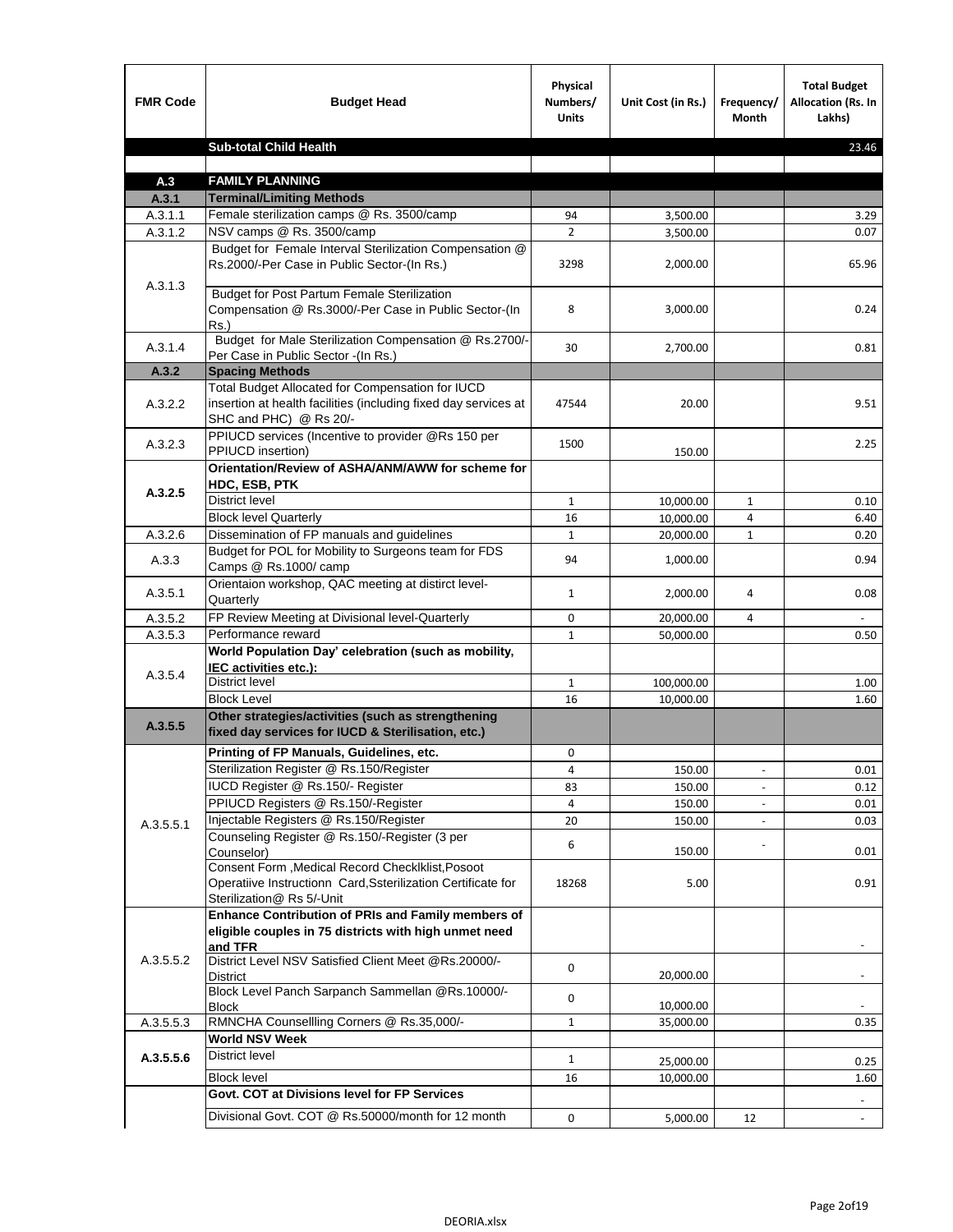| <b>FMR Code</b> | <b>Budget Head</b>                                                                                                                                                                           | Physical<br>Numbers/<br><b>Units</b> | Unit Cost (in Rs.) | Frequency/<br><b>Month</b> | <b>Total Budget</b><br>Allocation (Rs. In<br>Lakhs) |
|-----------------|----------------------------------------------------------------------------------------------------------------------------------------------------------------------------------------------|--------------------------------------|--------------------|----------------------------|-----------------------------------------------------|
| A.3.5.5.8       | Exra Incentive for Female Interval Sterilization in Public<br>Sector.-(20% of 80% ELA) @ Rs. 130 per case                                                                                    | 660                                  | 130.00             |                            | 0.86                                                |
|                 | Extra Incentive for Male Sterilization in Public Sector-(40%<br>ELA) @ Rs. 155 per case                                                                                                      | 12                                   | 155.00             |                            | 0.02                                                |
|                 | <b>Sub-total Family Planning</b>                                                                                                                                                             |                                      |                    |                            | 97.11                                               |
|                 | ADOLESCENT HEALTH / RKSK (Rashtriya Kishore                                                                                                                                                  |                                      |                    |                            |                                                     |
| A.4             | Swasthva Karvakram)                                                                                                                                                                          |                                      |                    |                            |                                                     |
| A.4.1           | <b>Facility based services</b>                                                                                                                                                               |                                      |                    |                            |                                                     |
| A.4.1.1         | Orientation meetings-HPD Districts                                                                                                                                                           | $\mathbf 0$                          | 9000               | $\mathbf{1}$               |                                                     |
|                 | Review meetings at District level-Quarterly                                                                                                                                                  | $\mathbf{1}$                         | 5000               | 4                          | 0.20                                                |
| A.4.1.2         | Establishment of new clinics at DH/Medical college level                                                                                                                                     | 0                                    | 50,000.00          |                            | $\overline{\phantom{a}}$                            |
|                 | <b>Operating expenses for existing clinics</b>                                                                                                                                               | 0                                    |                    |                            | $\blacksquare$                                      |
|                 | DH & MC level Existing AFHS clinics                                                                                                                                                          | $\overline{2}$                       | 600.00             | 12                         | 0.14                                                |
| A.4.1.4         | DH & MC level AFHS clinics (New)                                                                                                                                                             | 0                                    | 600.00             | 6                          |                                                     |
|                 | <b>CHC level Existing AFHS clinics</b>                                                                                                                                                       | 0                                    | 400.00             | 12                         |                                                     |
|                 | PHC level existing AFHS clinics                                                                                                                                                              | 0                                    | 200.00             | 12                         |                                                     |
| A.4.1.5         | Mobility support for AH counsellors at MC/DH level AH<br>Clinic at @ Rs 1000 per month for 06 month                                                                                          | $\overline{2}$                       | 1,000.00           | 6                          | 0.12                                                |
|                 | Mobility support for Exsiting AH counsellors at CHC level<br>AH Clinic at @ Rs 1000 per month for 06 month                                                                                   | 0                                    | 1,000.00           | 6                          |                                                     |
| A.4.5.7         | <b>WIFS Register</b>                                                                                                                                                                         | 11650                                | 100.00             |                            | 11.65                                               |
| A.4.5.8         | <b>NIPI Register</b>                                                                                                                                                                         | 8140                                 | 100.00             |                            | 8.14                                                |
| A.4.5.9         | <b>WIFS Reporting Formats</b>                                                                                                                                                                | 128880                               | 0.50               |                            | 0.64                                                |
|                 | <b>Sub-total Adolescent Health</b>                                                                                                                                                           |                                      |                    |                            | 20.90                                               |
| A.5             | <b>RBSK</b>                                                                                                                                                                                  |                                      |                    |                            |                                                     |
| A.5.1           | <b>Operational Cost of RBSK (Mobility support, DEIC etc)</b>                                                                                                                                 |                                      |                    |                            |                                                     |
| A.5.1.2         | Prepare detailed operational plan for RBSK across<br>districts (cost of plan/ convergence/monitoring<br>meetings should be kept seperately)<br>One meeting @ Rs. 500 per block for microplan | 16                                   | 500.00             |                            | 0.08                                                |
|                 | One orientation meeting for RBSK software                                                                                                                                                    | 16                                   | 90.00              |                            | 0.01                                                |
| A.5.1.3         | Mobility support for Mobile health team                                                                                                                                                      | 32                                   | 30,000.00          | 12                         | 115.20                                              |
| A.5.1.4         | Operational cost of DEIC                                                                                                                                                                     |                                      |                    |                            | 0                                                   |
| A.5.1.5         | New born screening- Inborn error of metabolism (please<br>give details per unit cost of screening, number of children<br>to be screened and the delivery points Add details)                 |                                      |                    |                            | 0                                                   |
| A.5.1.7         | Spectacle for children                                                                                                                                                                       | 1229                                 | 275.00             |                            | 3.38                                                |
| A.5.1.10        | Monitoring Meeting at District level                                                                                                                                                         | $\mathbf{1}$                         | 5,000.00           | 3                          | 0.15                                                |
|                 |                                                                                                                                                                                              |                                      |                    |                            |                                                     |
|                 | <b>Sub-total RBSK</b>                                                                                                                                                                        |                                      |                    |                            | 118.82                                              |
| A.7             | <b>PNDT Activities</b>                                                                                                                                                                       |                                      |                    |                            |                                                     |
|                 | <b>Support to PNDT cell</b>                                                                                                                                                                  |                                      |                    |                            |                                                     |
|                 | Honorarium of Divisional Level Data Assistant @ Rs.<br>18743 per month for 12 months                                                                                                         | 0                                    | 18,743.00          | 12                         |                                                     |
| A.7.1           | Honorarium of District Level Data Assistant @<br>Rs.<br>11025 per month for 12 months                                                                                                        | $\mathbf{1}$                         | 11,025.00          | 12                         | 1.32                                                |
|                 | Contingency at Divisional level for PCPNDT Cell                                                                                                                                              | 0                                    | 10,000.00          | $\mathbf{1}$               |                                                     |
|                 | Contingency at District level for PCPNDT Cell                                                                                                                                                | $\mathbf{1}$                         | 5,000.00           | $\mathbf{1}$               | 0.05                                                |
| A.7.2.2         | Visit of Divisional level Inspection Committee (Including<br>TA/DA)                                                                                                                          | 0                                    | 10,000.00          | $\mathbf{1}$               |                                                     |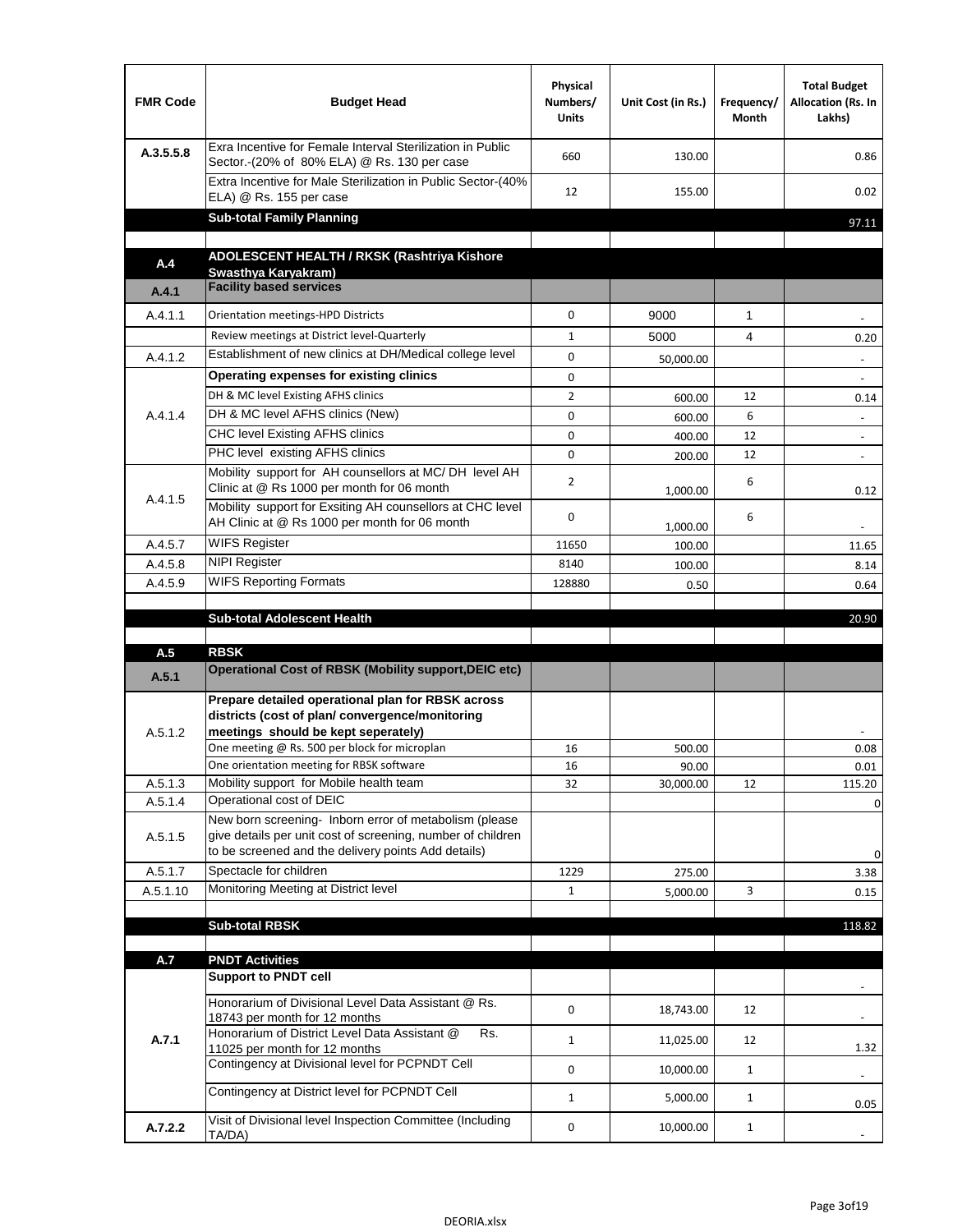| <b>FMR Code</b> | <b>Budget Head</b>                                                                                                                              | Physical<br>Numbers/<br><b>Units</b> | Unit Cost (in Rs.) | Frequency/<br><b>Month</b> | <b>Total Budget</b><br><b>Allocation (Rs. In</b><br>Lakhs) |
|-----------------|-------------------------------------------------------------------------------------------------------------------------------------------------|--------------------------------------|--------------------|----------------------------|------------------------------------------------------------|
| A.7.2.5         | Orientation of Member of District advisory Committee at<br><b>Divisional Level</b>                                                              | $\mathbf 0$                          | 200,000.00         | $\mathbf{1}$               | $\overline{\phantom{a}}$                                   |
| A.7.2.9         | Capacity building of DGCS, CJM, District officers, Nodal<br>Officers, Ultrasound Owners, ASHA and AWWs workshop<br>at Districts and Block level |                                      |                    |                            |                                                            |
|                 | <b>District level</b>                                                                                                                           | $\mathbf{1}$                         | 10,000.00          | $\mathbf{1}$               | 0.10                                                       |
|                 | <b>Block level</b>                                                                                                                              | 16                                   | 5,000.00           | $\mathbf{1}$               | 0.80                                                       |
|                 | <b>Sub-total PNDT activities</b>                                                                                                                |                                      |                    |                            | 2.27                                                       |
|                 |                                                                                                                                                 |                                      |                    |                            |                                                            |
| A.8             | <b>Human Resources</b>                                                                                                                          |                                      |                    |                            |                                                            |
| A.8.1           | <b>Contractual Staff &amp; Services</b>                                                                                                         |                                      |                    |                            |                                                            |
| A.8.1.1         | <b>ANMs, Supervisory Nurses, LHVs</b>                                                                                                           |                                      |                    |                            |                                                            |
| A.8.1.1.1       | <b>ANMs</b>                                                                                                                                     |                                      |                    |                            |                                                            |
| A.8.1.1.1.a     | Honorarium of ANMs (New)                                                                                                                        | $\mathbf{1}$                         | 11,550.00          | 6                          | 0.69                                                       |
|                 | Honorarium of ANMs (Existing)                                                                                                                   | $1\,$                                | 11,550.00          | 12                         | 1.39                                                       |
| A.8.1.1.1.f     | Honorarium of ANMs (New)                                                                                                                        | 22                                   | 11,550.00          | 6                          | 15.25                                                      |
|                 | Honorarium of ANMs (Existing)<br><b>Staff Nurses</b>                                                                                            | 36                                   | 11,550.00          | 12                         | 49.90                                                      |
| A.8.1.1.2       | DH.                                                                                                                                             |                                      |                    |                            |                                                            |
| A.8.1.1.2.a     | Honorarium of SNs (New)                                                                                                                         |                                      |                    |                            | $\omega$                                                   |
| A.8.1.1.2.b     |                                                                                                                                                 | 56                                   | 19,060.00          | 6                          | 64.04                                                      |
|                 | Honorarium of SNs (Existing)<br><b>Staff Nurse-NRC</b>                                                                                          | 12                                   | 19,060.00          | 12                         | 27.45                                                      |
|                 | Old, SNs @19060/Month for 12 months                                                                                                             | 0                                    |                    | 12                         | $\omega_{\rm c}$                                           |
|                 | New, SNs @18150 per Month                                                                                                                       | 4                                    | 19,060.00          | 6                          | $\blacksquare$<br>4.36                                     |
|                 | <b>Staff Nurse-SNCU</b>                                                                                                                         |                                      | 18,150.00          |                            |                                                            |
|                 | Exiting Staff Nurse Honorarium @ Rs.19060/- p.m. for 12                                                                                         |                                      |                    |                            |                                                            |
| A.8.1.1.2.f     | months                                                                                                                                          | $\mathbf 0$                          | 19,060.00          | 12                         | $\blacksquare$                                             |
|                 | New Staff Nurse Honorarium @ Rs.18150/- p.m. for 6 months                                                                                       |                                      |                    |                            |                                                            |
|                 |                                                                                                                                                 | 8                                    | 18,150.00          | 6                          | 8.71                                                       |
|                 | <b>Staff Nurse-NBSU</b>                                                                                                                         |                                      |                    |                            |                                                            |
|                 | Staff Nurse Honorarium @ Rs.18150/- p.m. (For 6 Months)                                                                                         | 6                                    |                    | 12                         |                                                            |
|                 |                                                                                                                                                 |                                      | 18,150.00          |                            | 13.07                                                      |
|                 | Human Resource Pediatric Intencive Care unit (PICU)                                                                                             |                                      |                    |                            |                                                            |
| A.8.1.1.2.g     | Staff Nurses Honorarium @ Rs. 18,150 per months for 12                                                                                          |                                      |                    |                            |                                                            |
|                 | months                                                                                                                                          | 0                                    | 18,150.00          | 12                         |                                                            |
| A.8.1.2.1       | <b>Laboratory Technicians</b>                                                                                                                   |                                      |                    |                            |                                                            |
| A.8.1.2.1.a     | Honorarium of Laboratory Technician                                                                                                             |                                      |                    |                            |                                                            |
| A.8.1.3         | Specialists                                                                                                                                     |                                      |                    |                            |                                                            |
|                 | Honorarium of Contractual Gynaecologists/Surgeons                                                                                               |                                      |                    |                            |                                                            |
| A.8.1.3.1.b     |                                                                                                                                                 | 3                                    | 80,000.00          | 12                         | 28.80                                                      |
| A.8.1.3.3       | Anesthetists                                                                                                                                    |                                      |                    |                            |                                                            |
| A.8.1.3.3.b     | Honorarium of Contractual Anesthetists                                                                                                          | $\mathbf{1}$                         | 80,000.00          | 12                         | 9.60                                                       |
| A.8.1.3.5       | Specialists for CH (Pediatrician etc) in SNCU, NBSU, NRC                                                                                        |                                      |                    |                            |                                                            |
|                 | Existing @ 78650/month for 12 Months                                                                                                            | $\mathsf{O}\xspace$                  | 78,650.00          | 12                         | $\Box$                                                     |
| A.8.1.3.5.d     | New Peadiatrician Honorarium @ Rs.71500/- p.m. for 6                                                                                            |                                      |                    |                            |                                                            |
|                 | months                                                                                                                                          | 3                                    | 71,500.00          | 6                          | 12.87                                                      |
| A.8.1.3.7       | Dental surgeons and dentists                                                                                                                    |                                      |                    |                            |                                                            |
| A.8.1.3.7.a     | Honorarium of Dental Surgen                                                                                                                     |                                      |                    |                            | 15.08                                                      |
| A.8.1.5         | <b>Medical Officers</b>                                                                                                                         |                                      |                    |                            |                                                            |
| A.8.1.5.2       | Honorarium of Medical Officers (New)                                                                                                            | 5                                    | 41,580.00          | $\overline{2}$             | 4.16                                                       |
|                 | Honorarium of Medical Officers (Existing)                                                                                                       | $\mathbf{1}$                         | 41,580.00          | 12                         | 4.99                                                       |
|                 | MOs for SNCU/ NBSU/NRC etc                                                                                                                      |                                      |                    |                            |                                                            |
| A.8.1.5.6       | Old, MO @41580 per Month                                                                                                                        | 0                                    | 41,580.00          | 12                         | $\bar{\phantom{a}}$                                        |
|                 | New, Mo@39600 Per Month                                                                                                                         | $\mathbf{1}$                         | 39,600.00          | 6                          | 2.38                                                       |
|                 | Human Resource Pediatric Intencive Care unit (PICU)                                                                                             |                                      |                    |                            |                                                            |
|                 | Existing, MO Honorarium @ Rs/41580/ Month for 12 Months                                                                                         |                                      |                    |                            |                                                            |
|                 |                                                                                                                                                 | 0                                    | 41,580.00          | 12                         |                                                            |
|                 | New, MO Honorarium @ Rs. 39600 / Month for 6 Months                                                                                             | 0                                    |                    | 6                          |                                                            |
| A.8.1.5.7       |                                                                                                                                                 |                                      | 39,600.00          |                            |                                                            |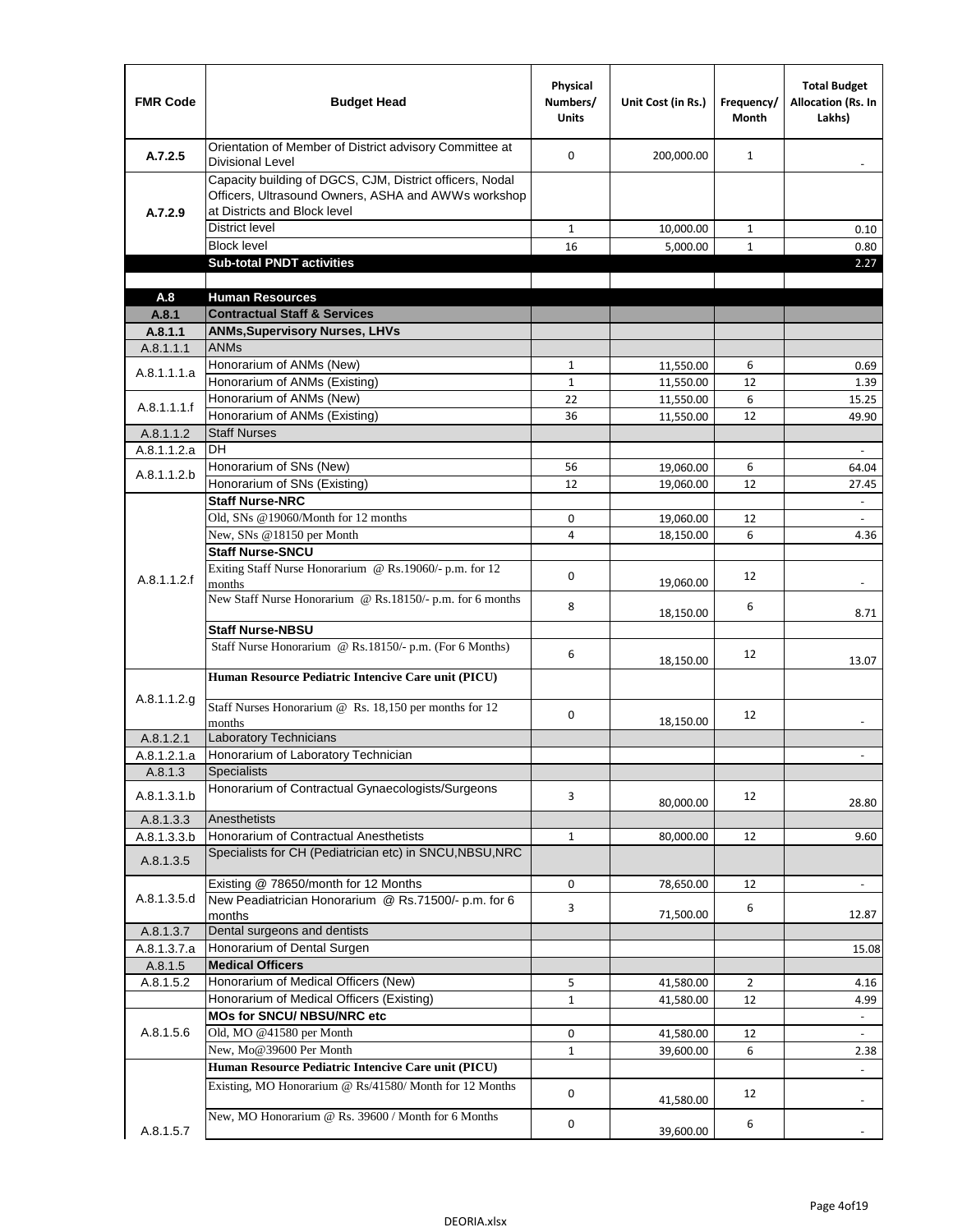| <b>FMR Code</b> | <b>Budget Head</b>                                                                                | Physical<br>Numbers/<br><b>Units</b> | Unit Cost (in Rs.)     | Frequency/<br><b>Month</b> | <b>Total Budget</b><br>Allocation (Rs. In<br>Lakhs) |
|-----------------|---------------------------------------------------------------------------------------------------|--------------------------------------|------------------------|----------------------------|-----------------------------------------------------|
|                 | Medical Officer/Training Coordinator, Honorarium at                                               |                                      |                        |                            |                                                     |
|                 | <b>Medical College</b><br>Old, Trg. Coord. @41580/month for 12 Month                              | 0                                    | 41,580.00              | 12                         |                                                     |
|                 | New, Trg. Coord.@39600/month for 6 Month                                                          | $\Omega$                             | 39,600.00              | 6                          |                                                     |
| A.8.1.7.2       | Honorarium of X-Ray Technician for 12 months                                                      |                                      |                        |                            |                                                     |
| A.8.1.7.4       | RBSK teams (Exclusive mobile health team & DEIC<br>Staff)                                         |                                      |                        |                            |                                                     |
|                 | <b>MOs- AYUSH/MBBS</b>                                                                            |                                      |                        |                            |                                                     |
|                 | Honoraria Existing MBBS                                                                           | $\mathbf 0$                          | 41,675.00              | 12                         | $\omega$                                            |
|                 | Honoraria New MBBS                                                                                | 3                                    | 37,800.00              | 6                          | 6.80                                                |
| A.8.1.7.4.1     | Honoraria - BDS                                                                                   | $\mathbf 0$                          | 40,516.00              | 12                         |                                                     |
|                 | Honoraria - AYUSH (Existing)                                                                      | 0                                    | 27,783.00              | 12                         | $\overline{\phantom{a}}$                            |
|                 | Honoraria - AYUSH recruited upto March 16                                                         | 61                                   | 26,460.00              | 12                         | 193.69                                              |
|                 | Honoraria - AYUSH New                                                                             | $\mathbf 0$                          | 25,200.00              | 6                          |                                                     |
|                 | <b>Staff Nurse</b>                                                                                | $\mathbf 0$                          |                        |                            |                                                     |
|                 | Honoraria - Staff Nurse<br><b>ANM</b>                                                             | 0                                    | 19,100.00              | 12                         | $\overline{\phantom{a}}$                            |
| A.8.1.7.4.2     | Honoraria - ANMs (Existing)                                                                       | 0                                    |                        |                            |                                                     |
|                 | Honoraria - ANM (Recruited upto March 16)                                                         | 32                                   | 11,576.00<br>11,025.00 | 12<br>12                   | 42.34                                               |
|                 | Honoraria - ANM (New)                                                                             | $\mathbf 0$                          | 10,500.00              | 6                          |                                                     |
|                 | <b>Paramedical</b>                                                                                | 0                                    |                        |                            | $\omega$                                            |
|                 | Honoraria - Paramedical                                                                           | $\overline{2}$                       | 13,753.00              | 12                         | 3.30                                                |
|                 | <b>Pharmacists</b>                                                                                | $\mathbf 0$                          |                        |                            |                                                     |
| A.8.1.7.4.3     | Honoraria - Pharmacist (Existing)                                                                 | 0                                    | 14,884.00              | 12                         |                                                     |
|                 | Honoraria - Pharmacist (Recruited upto March 16)                                                  | 30                                   | 14,175.00              | 12                         | 51.03                                               |
|                 | Honoraria - Pharmacist (New)                                                                      | $\mathbf 0$                          | 13,500.00              | 6                          |                                                     |
|                 | Sub Total RBSK mobile teams                                                                       | 0                                    |                        |                            | $\sim$                                              |
| A.8.1.7.5       | <b>Others</b>                                                                                     |                                      |                        |                            |                                                     |
| A.8.1.7.5.1     | Honorarium of RMNCH/FP Counselors @ Rs.10760/- for                                                | $\overline{2}$                       | 10,760.00              | 12                         | 2.58                                                |
|                 | 12 months                                                                                         |                                      |                        |                            |                                                     |
|                 | <b>Adolescent Health counselors</b>                                                               |                                      |                        |                            | $\sim$                                              |
|                 | AH counselors at DH level (1st & 2nd phase)                                                       | 0                                    | 13,891.00              | 12                         | $\overline{\phantom{a}}$                            |
| A.8.1.7.5.2     | AH counselors DH level of 3nd phase                                                               | $\mathbf 0$                          | 13,230.00              | 12                         | $\overline{\phantom{a}}$                            |
|                 | AH counselors at DH/MC level (New)<br>AH counsellors at CHC level                                 | $\overline{2}$                       | 12,600.00              | 12                         | 3.02<br>$\sim$                                      |
|                 | <b>Nutriionist</b>                                                                                | $\mathbf 0$<br>$\mathbf 0$           | 13,230.00              | 6                          | $\overline{\phantom{a}}$                            |
| A.8.1.7.5.4     | Old, Nutrist. @17325 per Month for 12 months                                                      | 0                                    | 17,325.00              | 12                         | $\overline{\phantom{a}}$                            |
|                 | New, Nutrist. $@16500$ per Month for 6 months                                                     | 1                                    | 16,500.00              | 6                          | 0.99                                                |
|                 | <b>HR for Cold Chain</b>                                                                          | 0                                    |                        |                            | $\overline{\phantom{a}}$                            |
|                 | Hononarium of Cold Chain Handlers at Division level                                               | 0                                    | 11,430.00              | 12                         |                                                     |
|                 | Hononarium of Cold Chain Handlers at District level                                               | $\mathbf{1}$                         | 11,430.00              | 12                         | 1.37                                                |
|                 | Hononarium of Technician (Refeigator Machenic) at                                                 |                                      |                        |                            |                                                     |
|                 | <b>Division level</b>                                                                             | 0                                    | 19,060.00              | 12                         |                                                     |
|                 | Technician (Refeigator Machenic) at District level                                                | 0                                    | 19,060.00              | 12                         |                                                     |
| A.8.1.7.7       | Honararium of Vaccince Strore Keeper at Division level                                            | 0                                    | 25,410.00              | 12                         |                                                     |
|                 |                                                                                                   |                                      |                        |                            |                                                     |
|                 | Honararium of Vaccince Van Driver at Division level<br>HR for Blood Bank Storage/Unit             | 0                                    | 19,060.00              | 12                         |                                                     |
|                 | Man Power Support at 89 Blood Banks                                                               |                                      |                        |                            |                                                     |
|                 |                                                                                                   |                                      |                        |                            | 15.67                                               |
|                 | Man Power Support at 118 Blood Storage Centre                                                     |                                      |                        |                            | 4.80                                                |
|                 | Manpower support of 18 BCTV                                                                       |                                      |                        |                            | 0.00                                                |
| A.8.1.7.8       | Staff for Training Institutes/ SIHFW/ Nursing Training                                            |                                      |                        |                            | $\mathbf 0$                                         |
|                 | Incentive/ Awards etc. to SN, ANMs etc.                                                           |                                      |                        |                            | $\overline{\phantom{a}}$                            |
|                 | SBA Trained ANMs at L1 SCs from 6th delivery every month                                          | 0                                    | 300.00                 |                            | $\overline{\phantom{a}}$                            |
|                 | SBA Trained ANMs/SNs at APHCs/PHCs starting from 16th                                             | 0                                    |                        |                            |                                                     |
| A.8.1.8         | Delivery every month<br>SBA Trained ANMs/SNs at Non FRU CHCs/BPHCs starting from                  |                                      | 300.00                 |                            |                                                     |
|                 | 51st Delivery every month                                                                         | 0                                    |                        |                            |                                                     |
|                 |                                                                                                   |                                      | 300.00                 |                            |                                                     |
|                 | Incentives for EMOC teams at below District level starting from<br>6th CS every month @Rs 3000/CS | 0                                    |                        |                            |                                                     |
|                 |                                                                                                   |                                      | 3,000.00               |                            |                                                     |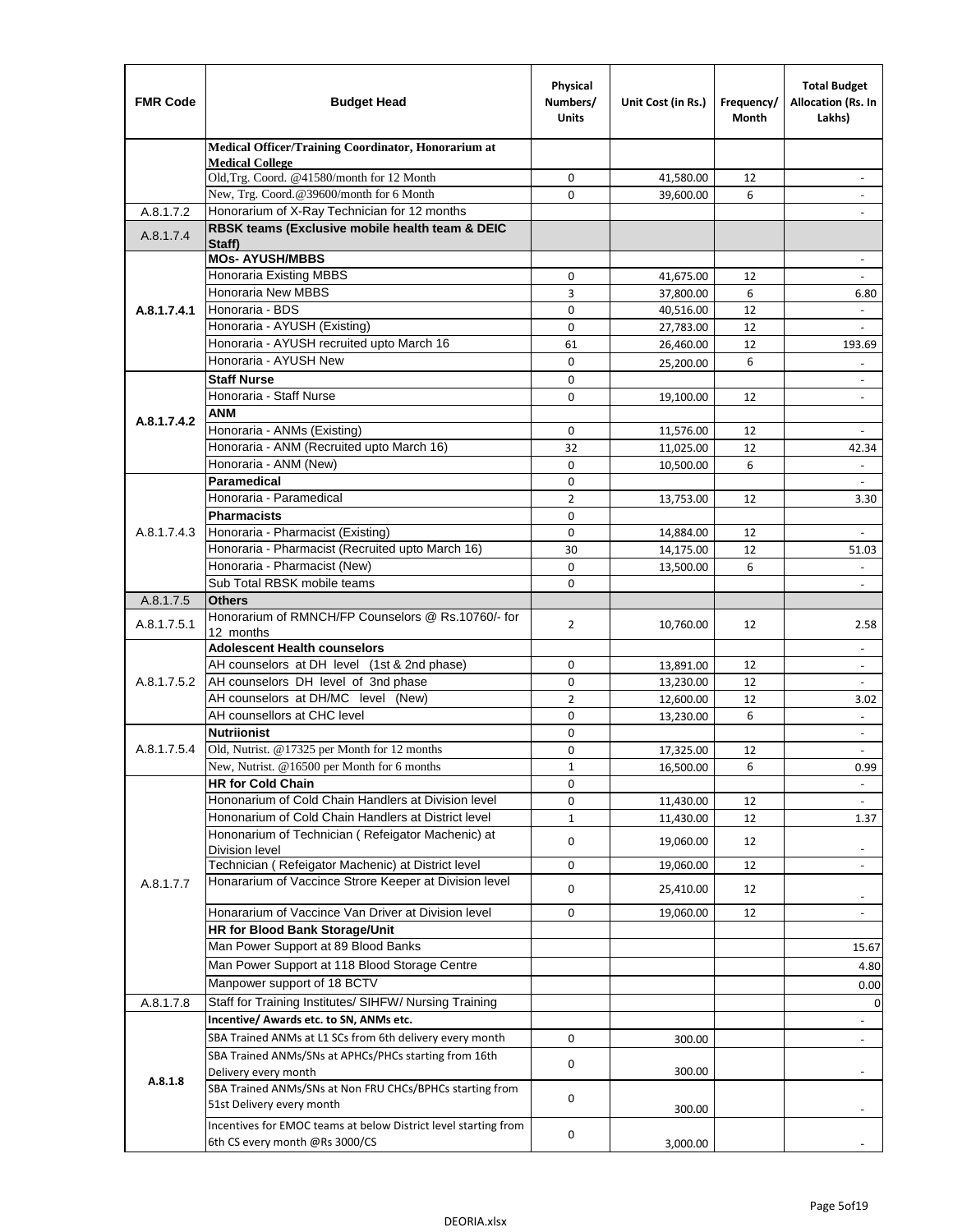| <b>FMR Code</b>  | <b>Budget Head</b>                                                                                      | Physical<br>Numbers/<br><b>Units</b> | Unit Cost (in Rs.)   | Frequency/<br><b>Month</b> | <b>Total Budget</b><br>Allocation (Rs. In<br>Lakhs) |
|------------------|---------------------------------------------------------------------------------------------------------|--------------------------------------|----------------------|----------------------------|-----------------------------------------------------|
| A.8.1.9          | Honorarium of Data Entry Operator at DH                                                                 |                                      |                      |                            | 1.83                                                |
| A.8.1.10         | <b>Other Incentives Schemes (PI.Specify)</b>                                                            |                                      |                      |                            |                                                     |
| A.8.1.10.1       | Fixed difficult area Incentive                                                                          | 0                                    |                      |                            |                                                     |
| A.8.1.10.2       | FRU Operationalization for Gynae & anaesthetist<br>specialist on call from govt sector for NHPDs & HPDs | 60                                   | 3,000.00             |                            | 1.80                                                |
| A.8.1.10.3       | FRU Operationalization Gynaecologists specialist on call<br>for NHPDs & HPDs                            | 30                                   | 4,500.00             |                            | 1.35                                                |
| A.8.1.10.4       | FRU Operationalization anaesthetist specialist on call for<br><b>NHPDs &amp; HPDs</b>                   | 60                                   | 3,000.00             |                            | 1.80                                                |
| A.8.1.10.5       | Performance based Incentives to RMNCH+A Counsellors<br>in Family Planning @ Rs.50/ client               | 200                                  | 50.00                |                            | 0.10                                                |
| A.8.1.11         | <b>Support Staff for Health Facilities</b>                                                              |                                      |                      |                            |                                                     |
|                  | <b>HR-NRC</b>                                                                                           |                                      |                      |                            | $\omega$                                            |
|                  | Cook                                                                                                    |                                      |                      |                            |                                                     |
|                  | Old, Cook @7500 per Month for 12 months                                                                 | 0                                    | 7,500.00             | 12                         |                                                     |
|                  | New, Cook @7500 per Month for 6 months<br><b>Care Taker</b>                                             | $\mathbf{1}$                         | 7,500.00             | 6                          | 0.45                                                |
|                  | Old, Caretaker @6400 per Month for 12 months                                                            | 0                                    |                      | 12                         | $\blacksquare$                                      |
|                  | New, Caretaker @6400 per Month for 6 months                                                             | 1                                    | 6,400.00<br>6,400.00 | 6                          | 0.38                                                |
|                  | <b>Cleaner</b>                                                                                          |                                      |                      |                            |                                                     |
|                  | Old, Cleaner @6400 per Month for 12 months                                                              | 0                                    | 6.400.00             | 12                         |                                                     |
|                  | New, Cleaner @6400 per Month for 6 months                                                               | $\mathbf{1}$                         | 6,400.00             | 6                          | 0.38                                                |
|                  | <b>HR-SNCU</b>                                                                                          |                                      |                      |                            |                                                     |
| A.8.1.11.f       | Cleaner/ Ward Ayah/Security Guard                                                                       |                                      |                      |                            |                                                     |
|                  | Existing CL/WA Honorarium @ Rs. 6400/monty for 12<br>months                                             | 0                                    | 6,400.00             | 12                         | $\blacksquare$                                      |
|                  | New CL/WA/SG Honorarium @ Rs. 6400/month for 6<br>month                                                 | 9                                    | 6,400.00             | 6                          | 3.46                                                |
|                  | <b>Data Entry Oprator</b><br>old DEO Honorarium @ Rs.12000/- p.m. for 12 months                         | 0                                    | 12,000.00            | 12                         |                                                     |
|                  | New DEO Honorarium @ Rs.12000/- p.m. for 6 months                                                       | $\mathbf{1}$                         | 12,000.00            | 6                          | 0.72                                                |
|                  | Human Resource Pediatric Intencive Care unit (PICU)                                                     |                                      |                      |                            |                                                     |
|                  | Ward Aaya/Sweeper Honorarium @ Rs. 6400/Month for 6<br>months                                           | 0                                    | 6,400.00             | 6                          |                                                     |
|                  | <b>Sub-total HR</b>                                                                                     |                                      |                      |                            | 600.59                                              |
|                  |                                                                                                         |                                      |                      |                            |                                                     |
| A.9              | <b>TRAINING</b>                                                                                         |                                      |                      |                            |                                                     |
| A.9.1            | Skill lab                                                                                               |                                      |                      |                            |                                                     |
| A.9.1.3<br>A.9.3 | Training Motivation and follow up visit<br><b>Maternal Health Training</b>                              |                                      |                      |                            | 0<br>$\equiv$                                       |
| A.9.3.1.4        | Training of ANMs / LHVs in SBA                                                                          |                                      |                      |                            | $\overline{\phantom{a}}$                            |
| A.9.3.7          | Other maternal health training (please specify)                                                         |                                      |                      |                            | $\overline{\phantom{a}}$                            |
| A.9.3.7.1        | MDR training of District and Block level officials                                                      | 4                                    | 22,950.00            |                            | 0.92                                                |
| A.9.3.7.5        | ANM Training on new ANC guidelines and HRPs                                                             |                                      |                      |                            |                                                     |
|                  | District level                                                                                          | 3                                    | 29,300.00            |                            | 0.88                                                |
|                  | <b>Block Level</b>                                                                                      | 16                                   | 31,050.00            |                            | 4.97                                                |
| A.9.10           | <b>Training (Nursing)</b>                                                                               |                                      |                      |                            | $\overline{\phantom{a}}$                            |
| A.9.10.1         | Strengthening of Existing Training Institutions/Nursing School<br>excluding infrastructure and HR.      | 0                                    | 4,300,000.00         |                            | $\overline{\phantom{a}}$                            |
| A.9.10.2         | New Training Institutions/School                                                                        | $\mathbf{1}$                         | 152,000.00           |                            | 1.52                                                |
|                  | <b>National Dewarming Day</b>                                                                           |                                      |                      |                            |                                                     |
| A.9.11.3         | Orientaion meeting-District level                                                                       | $\mathbf{1}$                         | 5000                 | $\overline{2}$             | 0.10                                                |
|                  | Orientaion meeting-Block level                                                                          | 16                                   | 7500                 | $\overline{2}$             | 2.40                                                |
| A.9.12           | <b>RBSK training</b>                                                                                    |                                      |                      |                            | $\blacksquare$                                      |
| A.9.12.1         | RBSK Training -Training of Mobile health team - technical<br>and managerial (5 days)                    |                                      |                      |                            | 0                                                   |
|                  |                                                                                                         |                                      |                      |                            |                                                     |
|                  | <b>Sub-total Training</b>                                                                               |                                      |                      |                            | 10.79                                               |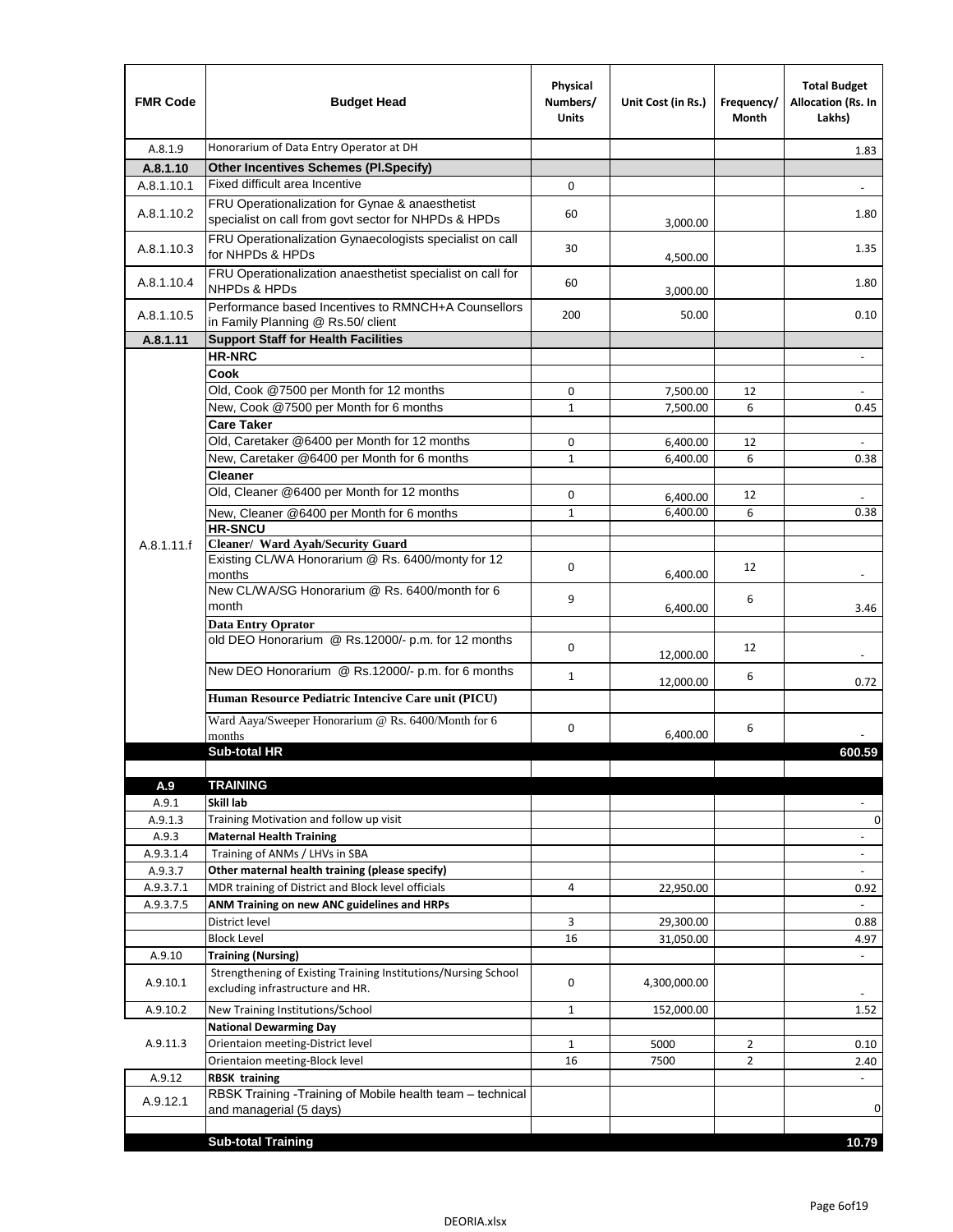| <b>FMR Code</b>        | <b>Budget Head</b>                                                                                                                 | Physical<br>Numbers/<br><b>Units</b> | Unit Cost (in Rs.) | Frequency/<br>Month | <b>Total Budget</b><br>Allocation (Rs. In<br>Lakhs) |
|------------------------|------------------------------------------------------------------------------------------------------------------------------------|--------------------------------------|--------------------|---------------------|-----------------------------------------------------|
| A.10                   | <b>PROGRAMME MANAGEMENT</b>                                                                                                        |                                      |                    |                     |                                                     |
| A.10.2                 | Contractual Staff for DPMSU recruited and in position                                                                              |                                      |                    |                     |                                                     |
| A.10.2.1               | District Programme Manager                                                                                                         | $\mathbf{1}$                         | 39,690.00          | 12                  | 4.76                                                |
| A.10.2.2               | <b>District Accounts Manager</b>                                                                                                   | $\mathbf{1}$                         | 32,303.00          | 12                  | 3.88                                                |
| A.10.2.3               | District Data Manager                                                                                                              | 1                                    | 22,050.00          | 12                  | 2.65                                                |
| A.10.2.4               | Consultants/ Programme Officers (Kindly Specify)                                                                                   | 0                                    |                    |                     | $\overline{\phantom{a}}$                            |
|                        | Honorarium of RKSK Coordinator                                                                                                     | 0                                    | 25,000.00          | 9                   |                                                     |
| A.10.2.5               | <b>Accountants</b>                                                                                                                 | 0                                    |                    |                     |                                                     |
| A.10.2.6               | Data Entry Operators                                                                                                               | 0                                    |                    |                     |                                                     |
| A.10.2.7               | Support Staff (Kindly Specify)                                                                                                     | $\mathbf 1$                          | 8,269.00           | 12                  | 0.99                                                |
| A.10.2.8.1             | Operational Cost for DPMU unit                                                                                                     | $1\,$                                | 89,250.00          | 12                  | 10.71                                               |
| A.10.2.8.5             | <b>DEIC Managers</b>                                                                                                               | $\mathbf{1}$                         | 33,000.00          | 10                  | 3.30                                                |
| A.10.3                 | <b>Strengthening of Block PMU</b>                                                                                                  |                                      |                    |                     |                                                     |
| A.10.3.1               | <b>Block Programme Manager</b>                                                                                                     |                                      |                    |                     | 46.57                                               |
| A.10.3.2               | <b>Block Accounts Manager</b>                                                                                                      |                                      | 12,128.00          | 12                  | 20.38                                               |
| A.10.3.7.1             | Operational Cost for BPMU unit                                                                                                     | 16                                   | 15,000.00          | 12                  | 28.80                                               |
|                        | <b>Concurrent Audit system</b>                                                                                                     |                                      |                    |                     |                                                     |
| A.10.6                 | Monthly Concurrent Audit                                                                                                           | $\mathbf{1}$                         | 4,500.00           | 12                  | 0.54                                                |
|                        | <b>Block Spesific Work</b>                                                                                                         | 16                                   | 500.00             | 12                  | 0.96                                                |
| A.10.7                 | <b>Mobility Support, Field Visits</b>                                                                                              |                                      |                    |                     |                                                     |
| A.10.7.2               | <b>DPMU/District</b>                                                                                                               | $\overline{2}$                       | 30,000.00          | 12                  | 7.20                                                |
| A.10.7.3               | <b>BPMU/Block</b>                                                                                                                  | 16                                   | 30,000.00          | 12                  | 57.60                                               |
| A.10.8.1               | Vehicles for Divisional / AD office                                                                                                | 0                                    | 30,000.00          | 12                  | $\overline{a}$                                      |
|                        | <b>Sub-total Programme Management</b>                                                                                              |                                      |                    |                     | 188.33                                              |
|                        |                                                                                                                                    |                                      |                    |                     |                                                     |
|                        | Total of RMNCH+A                                                                                                                   |                                      |                    |                     | 2,773.15                                            |
| в                      | Additionalities under NRHM (Mission Flexible Pool)                                                                                 |                                      |                    |                     |                                                     |
| <b>B1</b>              | <b>ASHA</b>                                                                                                                        |                                      |                    |                     |                                                     |
| B1.1.1.3               | <b>Supplementary training for ASHAs</b>                                                                                            |                                      |                    |                     |                                                     |
| B1.1.1.3.1             | TOT of ASHA Trainer- I round (at RHFWTC)                                                                                           |                                      |                    |                     |                                                     |
| B <sub>1.1.1.3.2</sub> | Batch cost+Equipment+Module+ Monitoring Visit<br>TOT of ASHA Trainers -II Round (at RHFWTC)                                        |                                      |                    |                     |                                                     |
| B1.1.1.4               | Post training support and supervision                                                                                              |                                      |                    |                     | $\blacksquare$                                      |
|                        | Supervision costs by ASHA facilitators<br>(12 months)                                                                              |                                      |                    |                     | 75.00                                               |
| B1.1.1.4.1             | Supervision costs by ASHA facilitators<br>(6 months)                                                                               |                                      |                    |                     |                                                     |
| B1.1.1.4.2             | Monthly review Meeting of ASHA Sangini with BCPM                                                                                   |                                      |                    |                     | 2.25                                                |
| B1.1.3                 | Performance Incentive/Other Incentive to ASHAs (if<br>any)                                                                         |                                      |                    |                     | $\overline{\phantom{a}}$                            |
| B1.1.3.1               | <b>ASHA incentives under Maternal Health</b>                                                                                       |                                      |                    |                     | $\blacksquare$                                      |
| B1.1.3.1.2             | Maternal Death Audit Information                                                                                                   | 289                                  | 200.00             |                     | 0.58                                                |
| B1.1.3.2               | Incentive to ASHA under Child Health                                                                                               |                                      |                    |                     |                                                     |
| B1.1.3.2.1             | Incentive for Home Based Newborn Care programme                                                                                    | 66042                                | 250.00             |                     | 165.11                                              |
| B1.1.3.2.4             | Incentive for referral of SAM cases to NRC @ Rs.50/Case                                                                            | 240                                  | 50.00              |                     | 0.12                                                |
| B1.1.3.2.5             | Incentive for follow up of discharge of SAM children from<br>NRCs @ Rs. 100/ for 4 Follow up                                       | 240                                  | 100.00             |                     | 0.24                                                |
| B1.1.3.3               | ASHA Incentives under family planning (ESB/ PPIUCD/<br>Others)                                                                     |                                      |                    |                     |                                                     |
| B1.1.3.3.1             |                                                                                                                                    |                                      |                    |                     |                                                     |
|                        | ASHA PPIUCD incentive for accompanying the client for<br>PPIUCD insertion<br>ASHA incentive under ESB scheme for promoting spacing | 1500                                 | 150.00             |                     | 2.25                                                |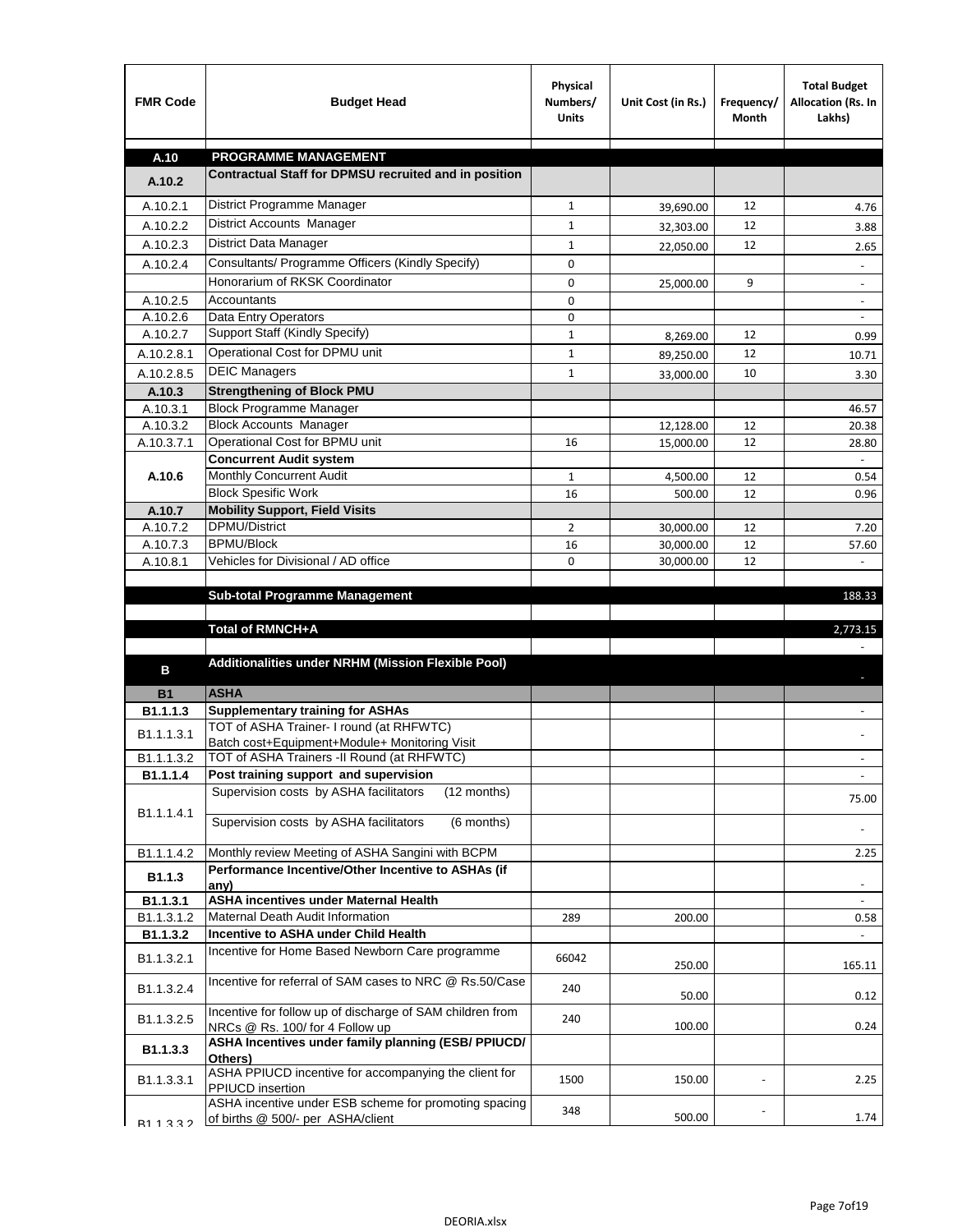| <b>FMR Code</b>         | <b>Budget Head</b>                                                                                                                                                   | Physical<br>Numbers/<br><b>Units</b> | Unit Cost (in Rs.) | Frequency/<br>Month | <b>Total Budget</b><br>Allocation (Rs. In<br>Lakhs) |
|-------------------------|----------------------------------------------------------------------------------------------------------------------------------------------------------------------|--------------------------------------|--------------------|---------------------|-----------------------------------------------------|
| 51.1.J.J.Z              | Spacing for 2 years after marriage @ 500/- per<br>ASHA/client                                                                                                        | 362                                  | 500.00             |                     | 1.81                                                |
| B <sub>1.1</sub> .3.3.3 | ASHA Incentive under ESB scheme for promoting<br>adoption of limiting method upto two children @ Rs. 1000<br>per client                                              | 427                                  | 1,000.00           |                     | 4.27                                                |
| B1.1.3.6                | <b>ASHA Incentives (other)</b>                                                                                                                                       |                                      |                    |                     |                                                     |
| B <sub>1.1</sub> .3.5.3 | ASHA incentive for NDD for 2 round                                                                                                                                   | 2930                                 | 100.00             | $\overline{2}$      | 5.86                                                |
| B <sub>1.1</sub> .3.6.1 | Amount to be released for 12 months for Routine activities<br>(4 month incentive for ASHAs those are yet to be placed)                                               |                                      |                    |                     | 296.56                                              |
| B1.1.3.6.4              | Incentive to ASHA Facilitator (12 Months)                                                                                                                            |                                      |                    |                     | 4.50                                                |
| B <sub>1.1</sub> .3.6.5 | Reimbursement of travel expenses for accompanying a<br>woman to facility for surgical abortion (MVA/EVA) @<br>Rs.150/-per case                                       | 20                                   | 150.00             |                     | 0.03                                                |
| B <sub>1.1</sub> .3.6.6 | Reimbursement of travel expenses for accompanying a<br>woman to facility for medical abortion (MMA) @ Rs.225/-<br>per case                                           | 20                                   | 225.00             |                     | 0.05                                                |
| B1.1.3.6.9              | ASHA Torch (NO. of ASHA +AF) @ Rs. 262.20                                                                                                                            |                                      |                    |                     | 8.01                                                |
| B1.1.3.7                | Other (support provisions to ASHA such as uniform,<br>diary, ASHA Ghar etc)                                                                                          |                                      |                    |                     |                                                     |
| B1.1.3.7.2              | ASHA Payment Voucher, Payment Register and VHIR<br>1.@ Rs. 25/ASHA, 2.@Rs.50/AF, 3.@Rs.150/block for<br>ASHa master payment register,<br>4.@Rs.174.5/ASHA/B1.1.3.7.2 |                                      |                    |                     | 5.93                                                |
| B <sub>1.1</sub> .3.7.4 | ASHA SAREE (TA/DA for Attending monthly meeting) No.<br>of ASHA+AF @ Rs.450                                                                                          |                                      |                    |                     | 13.75                                               |
| B <sub>1.1.5.1</sub>    | Honorarium of Regional Coordinator                                                                                                                                   |                                      |                    |                     |                                                     |
| B1.1.5.2                | Honararium of District Community Process Manager                                                                                                                     | $\mathbf{1}$                         | 32,303.00          | 12                  | 3.88                                                |
| B <sub>1.1</sub> .5.3   | Honararium of Block Community Process Manager                                                                                                                        | 16                                   | 12,000.00          | 12                  | 23.04                                               |
|                         | Mobility cost for ARC/AMG                                                                                                                                            |                                      |                    |                     |                                                     |
| B1.1.5.4                | AMG cost                                                                                                                                                             | $\mathbf{1}$                         | 10,000.00          | $\mathbf{1}$        | 0.10                                                |
|                         | Quarterly BCPM meeting at Divisional Head Quarter @ rs.<br>500/BCPM/qtr.                                                                                             |                                      |                    |                     |                                                     |
|                         | <b>Sub Total of ASHA</b>                                                                                                                                             |                                      |                    |                     | 615.06392                                           |
| B.2                     | <b>Untied Fund</b>                                                                                                                                                   |                                      |                    |                     |                                                     |
| B2.3                    | CHCs                                                                                                                                                                 |                                      |                    |                     | 33.00                                               |
| B <sub>2.4</sub>        | <b>PHCs</b>                                                                                                                                                          |                                      |                    |                     | 53.38                                               |
|                         | <b>Sub Total of Untied Fund</b>                                                                                                                                      |                                      |                    |                     | 86.375                                              |
| <b>B9</b>               | <b>Mainstreaming of AYUSH</b>                                                                                                                                        |                                      |                    |                     |                                                     |
| <b>B.9.1</b>            | Medical Officers at CHCs/ PHCs (Only AYUSH)                                                                                                                          |                                      |                    |                     |                                                     |
| B.9.1.1                 | DH                                                                                                                                                                   | 3                                    | 29,106.00          | 12                  | 10.48                                               |
| B.9.1.2                 | <b>FRUs</b>                                                                                                                                                          | 4                                    | 29,106.00          | 12                  | 13.97                                               |
| B.9.1.3                 | Non FRU SDH/ CHC                                                                                                                                                     | 14                                   | 29,106.00          | 12                  | 48.90                                               |
| B.9.1.4                 | 24 X 7 PHC                                                                                                                                                           | 18                                   | 29,106.00          | 12                  | 62.87                                               |
| B.9.1.5                 | Non-24 X 7 PHCs/ APHCs                                                                                                                                               | $\mathbf{1}$                         | 29,106.00          | 12                  | 3.49                                                |
| <b>B.9.2</b>            | Other Staff Nurses and Supervisory Nurses/ AYUSH<br>pharmacists (Only AYUSH)                                                                                         |                                      |                    |                     |                                                     |
| B.9.2.1                 | DH                                                                                                                                                                   | $\overline{2}$                       | 10,914.75          | 12                  | 2.62                                                |
| B.9.2.2                 | <b>FRUs</b>                                                                                                                                                          | $\overline{2}$                       | 10,914.75          | 12                  | 2.62                                                |
| B.9.2.3                 | Non FRU SDH/ CHC                                                                                                                                                     | $\overline{7}$                       | 10,914.75          | 12                  | 9.17                                                |
| B.9.2.4                 | 24 X 7 PHC                                                                                                                                                           | 6                                    | 10,914.75          | 12                  | 7.86                                                |
| B.9.2.5                 | Non-24 X 7 PHCs                                                                                                                                                      | 0                                    | 10,914.75          | 12                  |                                                     |
|                         | Panchkarma Unit Lokbabdhu Rajnarayna Joint<br><b>Hospital, Lucknow</b>                                                                                               |                                      |                    |                     |                                                     |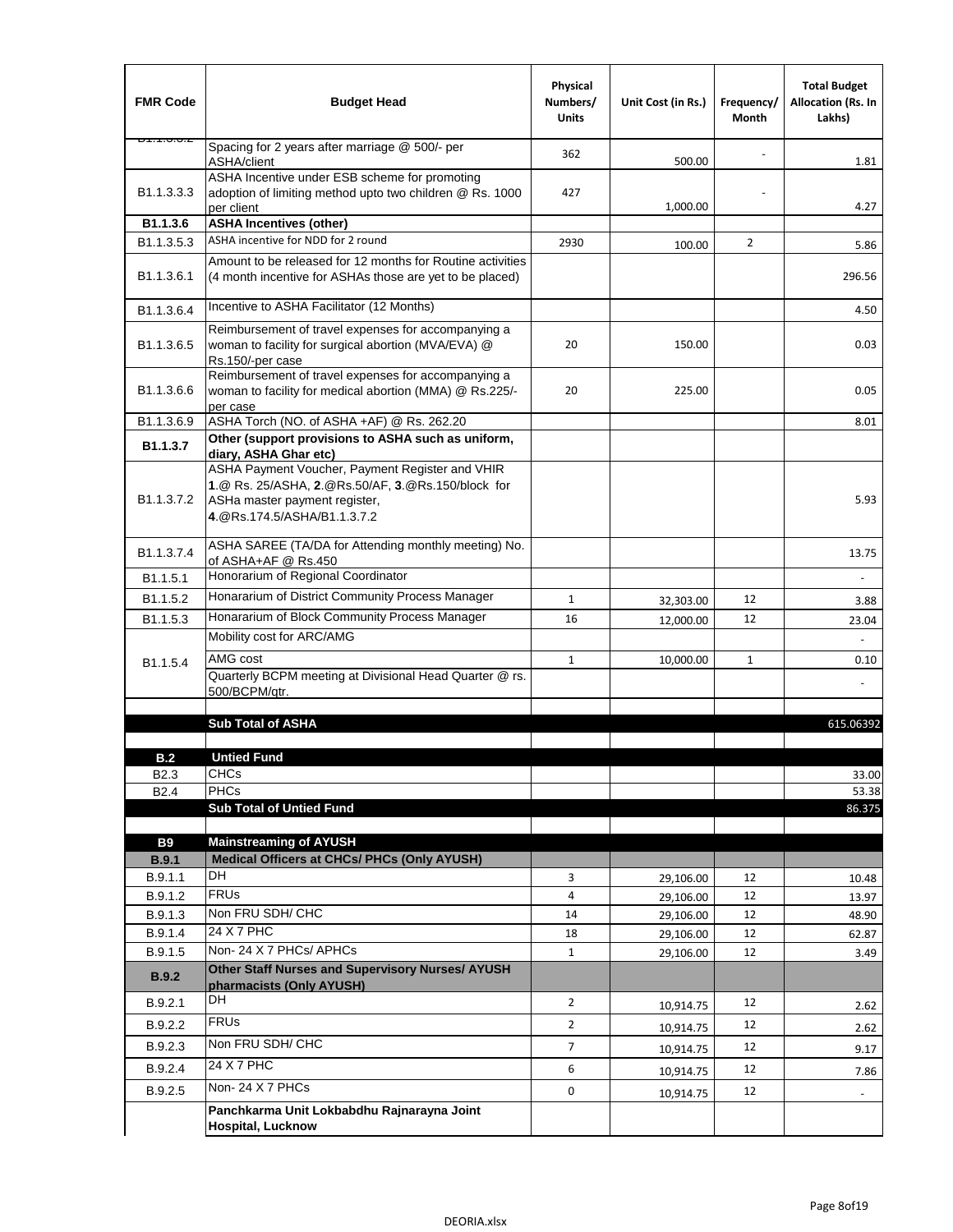| <b>FMR Code</b> | <b>Budget Head</b>                                                                              | Physical<br>Numbers/<br><b>Units</b> | Unit Cost (in Rs.) | Frequency/<br><b>Month</b> | <b>Total Budget</b><br>Allocation (Rs. In<br>Lakhs) |
|-----------------|-------------------------------------------------------------------------------------------------|--------------------------------------|--------------------|----------------------------|-----------------------------------------------------|
| B.9.2.6         | Honararium of Panchkarma Technician (1Male and 1<br>Female)                                     | 0                                    | 10,000.00          | 12                         |                                                     |
|                 | Honorarium of Panchkarma Attendent                                                              | 0                                    | 8,000.00           | 12                         |                                                     |
|                 | Lumpsum amount for Sweeper (Safai Karmi)                                                        |                                      |                    |                            | 0                                                   |
| <b>B9.3</b>     | <b>Other Activities (Excluding HR)</b>                                                          |                                      |                    |                            |                                                     |
| B9.3.1          | <b>Contingency AYUSH wings</b>                                                                  |                                      |                    |                            |                                                     |
|                 | Establishment of Panchkarma Unit                                                                | $\mathbf{1}$                         | 20,000.00          |                            | 0.20                                                |
| B9.3.3          |                                                                                                 |                                      |                    |                            | 0                                                   |
| B9.3.4          | Construction of AYUSH Wing                                                                      | $\mathbf 0$                          | 3,000,000.00       |                            | $\blacksquare$                                      |
|                 |                                                                                                 |                                      |                    |                            |                                                     |
|                 | Sub Total of Mainstreaming of AYUSH                                                             |                                      |                    |                            | 162.17                                              |
| <b>B10</b>      | <b>IEC-BCC NRHM</b>                                                                             |                                      |                    |                            |                                                     |
|                 | <b>Girls Child Day</b>                                                                          |                                      |                    |                            |                                                     |
| <b>B.10.3.5</b> | Division level                                                                                  | 0                                    | 50,000.00          | 1                          |                                                     |
|                 | <b>Block level</b>                                                                              | 16                                   | 10,000.00          | $\mathbf{1}$               | 1.60                                                |
| <b>B.10.7</b>   | Priniting activities (please specify)                                                           |                                      |                    |                            |                                                     |
| B.10.7.1        | SM booklet @Rs 20.00 for all ANCs                                                               | 96131                                | 20.00              |                            | 19.23                                               |
|                 | MCP card @ Rs 10 for all ANCs                                                                   | 96131                                | 10.00              |                            | 9.61                                                |
| <b>B.10.7.4</b> | <b>Other printing</b>                                                                           |                                      |                    |                            |                                                     |
| B.10.7.4.1      | <b>IEC-BCC Material for NDD</b>                                                                 |                                      |                    |                            |                                                     |
|                 | IEC material, poster, banner @ Rs. 14000 per block for 2<br>round                               | 16                                   | 14000              | $\overline{2}$             | 4.48                                                |
|                 | Teaching and community hand bills/pumphlets and check<br>list @ Rs. 14000 per block for 2 round | 16                                   | 14000              | 2                          | 4.48                                                |
|                 | 5 Fipchart per block @ Rs. 200 per Flip chart( one time)                                        | 80                                   | 200                | 1                          | 0.16                                                |
|                 | AWW and Teacher hand out @ Rs. 7 each for 2 round                                               | 5208                                 | $\overline{7}$     | 2                          | 0.73                                                |
|                 | ASHA hand out @ Rs. 2 each for 2 round                                                          | 2930                                 | $\overline{2}$     | 2                          | 0.12                                                |
|                 | <b>AFHC cards</b>                                                                               |                                      |                    |                            |                                                     |
|                 | For DH & MC level Existing AFHS clinics                                                         | $\overline{2}$                       | 0.50               | 2000                       | 0.02                                                |
| B.10.7.4.2      | For CHC level Existing AFHS clinics                                                             | 0                                    | 0.50               | 2000                       |                                                     |
|                 | For PHC level existing AFHS clinics                                                             | 0                                    | 0.50               | 2000                       | $\omega$                                            |
|                 | AFHC Register (3 register per clinic)                                                           | 6                                    | 150.00             | $\mathbf{1}$               | 0.01                                                |
|                 | <b>Printing of RBSK card and registers</b>                                                      | 0                                    |                    |                            |                                                     |
|                 | MHT Register for AWC<br><b>MHT Register for School</b>                                          | 405                                  | 100.00             | 1                          | 0.41                                                |
|                 | (Class-1 to 12)                                                                                 | 403                                  | 100.00             | $\mathbf{1}$               | 0.40                                                |
| B.10.7.4.3      | RBSK Format (microplan, reporting) @ Rs. 3000/ per<br>block                                     | 16                                   | 3,000.00           | $\mathbf{1}$               | 0.48                                                |
|                 | RBSK card for children of AWC and School                                                        |                                      |                    |                            |                                                     |
|                 | AWC (Twice in year)                                                                             | 202554                               | 1.20               |                            | 2.43                                                |
|                 | School (Class 1 to 12)                                                                          | 201450                               | 0.75               |                            | 1.51                                                |
|                 |                                                                                                 |                                      |                    |                            |                                                     |
|                 | <b>Sub Total IEC</b>                                                                            |                                      |                    |                            | 45.66                                               |
|                 |                                                                                                 |                                      |                    |                            |                                                     |
| <b>B.11</b>     | Recurring support of 18 BCTV                                                                    |                                      |                    |                            |                                                     |
| B.11.2.5        |                                                                                                 |                                      |                    |                            | 0                                                   |
| <b>B14</b>      | Innovations (if any)                                                                            |                                      |                    |                            |                                                     |
| B14.6           | Religious and Community Leaders Meet @ Rs.<br>10000/District/meeting                            | $\mathbf{1}$                         | 10,000.00          |                            | 0.10                                                |
| B14.11          | Rogi Sahayata Kendra @ Rs. 664200 including 5%<br>increment in HR cost                          |                                      |                    |                            |                                                     |
| B14.12          | AAA Platform - Monitoring & Microplanning meeting for                                           |                                      |                    |                            |                                                     |
|                 | frontline workers<br>Nurse Mentor Programme and Establishment of Mini                           |                                      |                    |                            |                                                     |
| B14.19          | <b>Skill Lab</b><br>Honoraium of Naurse Mentor (Existing)                                       | 0                                    | 38,588.00          | 12                         |                                                     |
|                 | Honoraium of Naurse Mentor for 12 montys (New)                                                  | 0                                    | 36,750.00          | 12                         |                                                     |
|                 |                                                                                                 |                                      |                    |                            |                                                     |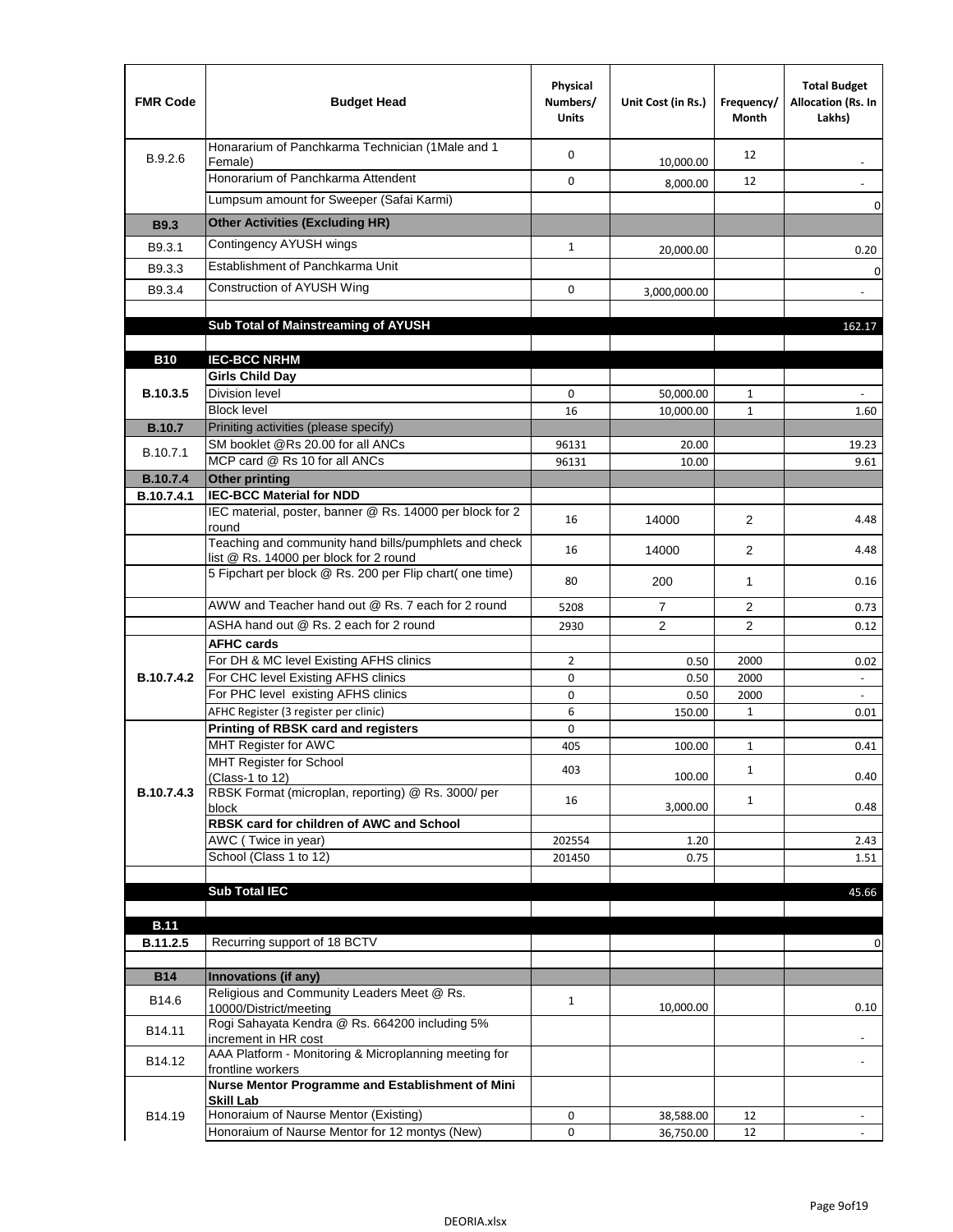| <b>FMR Code</b>         | <b>Budget Head</b>                                                                              | Physical<br>Numbers/<br><b>Units</b> | Unit Cost (in Rs.) | Frequency/<br><b>Month</b> | <b>Total Budget</b><br>Allocation (Rs. In<br>Lakhs) |
|-------------------------|-------------------------------------------------------------------------------------------------|--------------------------------------|--------------------|----------------------------|-----------------------------------------------------|
|                         | Honoraium of Naurse Mentor fro 10 months (New)                                                  | $\mathbf 0$                          | 36,750.00          | 10                         |                                                     |
| B14.22                  | Training Strategy for Village Health and Nutrition Days<br>(VHNDs)                              |                                      |                    |                            | 9.03                                                |
|                         | Free Transport Facilities to PLHIV(People Living with<br>HIV) for treatment                     |                                      |                    |                            |                                                     |
| B14.25                  | On ART cost                                                                                     |                                      |                    |                            | 19.94                                               |
|                         | <b>PRE ART Cost</b>                                                                             |                                      |                    |                            | 6.18                                                |
|                         | <b>KAYAKALP' Award Scheme</b>                                                                   |                                      |                    |                            |                                                     |
|                         | Training for Swachha Bharat Abhiyan                                                             |                                      |                    |                            |                                                     |
|                         | Awareness cum Internal Assessors Training Workshop @<br>Rs. 33000/Disitrict                     |                                      |                    |                            | 0.33                                                |
|                         | District level Hospital Rs. 20000/District                                                      |                                      |                    |                            | 0.20                                                |
|                         | <b>CHC</b> level                                                                                | $\overline{2}$                       | 15,000.00          |                            | 0.30                                                |
|                         | PHC level                                                                                       | 6                                    | 6,000.00           |                            | 0.36                                                |
| B14.29                  | <b>Internal Assessment</b>                                                                      |                                      |                    |                            |                                                     |
|                         | District level Hospital (Quarterly)                                                             | $\overline{2}$                       | 2,000.00           | 4                          | 0.16                                                |
|                         | CHC level (Quarterly)                                                                           | $\overline{2}$                       | 1,000.00           | 4                          | 0.08                                                |
|                         | PHC level (Quarterly)                                                                           | 6                                    | 500.00             | 4                          | 0.12                                                |
|                         | <b>Peer Assessment</b>                                                                          |                                      |                    |                            |                                                     |
|                         | <b>District level Hospital</b>                                                                  | $\overline{2}$                       | 25,000.00          |                            | 0.50                                                |
|                         | <b>CHC</b> level                                                                                | $\overline{2}$                       | 10,000.00          |                            | 0.20                                                |
|                         | PHC level                                                                                       | 6                                    | 5,000.00           |                            | 0.30                                                |
|                         | <b>Matritwa Saptah</b>                                                                          |                                      |                    |                            |                                                     |
|                         | District level activities @Rs 50000                                                             | $\mathbf{1}$                         | 50,000.00          |                            | 0.50                                                |
|                         | Mobility support @ Rs 17600/block                                                               | 16                                   | 17,600.00          |                            | 2.82                                                |
|                         | Printing of formats, reports and HRP register @ 50/ANM                                          | 378                                  | 50.00              |                            | 0.19                                                |
| B14.33                  | <b>IEC Support</b>                                                                              |                                      |                    |                            |                                                     |
|                         | District level                                                                                  |                                      |                    |                            |                                                     |
|                         | <b>Block Level</b>                                                                              | $\mathbf{1}$                         | 2,500.00           |                            | 0.03                                                |
|                         |                                                                                                 | 16                                   | 25,000.00          |                            | 4.00                                                |
|                         | hoarding 5/dist & 1/FRU & 1/block @ Rs. 2000/-                                                  | 24                                   | 2,000.00           |                            | 0.48                                                |
|                         | Gestational Diabetes Mallitius Pilot - 18 districts                                             |                                      |                    |                            |                                                     |
| B14.34                  | Glucometer @ 1 /ANM+2/Block+2 additional                                                        | 0                                    | 3.000.00           |                            | $\overline{\phantom{a}}$                            |
|                         | Procurement of Glucose 75mg, (2*all ANCs+24*5%GDMs)                                             | 0                                    | 25.00              |                            |                                                     |
|                         | Insulin 9 vials *5% ANCs                                                                        | 0                                    | 50.00              |                            | $\blacksquare$                                      |
|                         | with syringe (900 units/+18 syringes)                                                           | $\mathbf 0$                          | 20.00              |                            |                                                     |
|                         | <b>Misoprost Distribution for Home Deliveries</b>                                               |                                      |                    |                            |                                                     |
|                         | Printing of registers @ Rs50.00 each                                                            |                                      |                    |                            | $\omega$                                            |
| B14.35                  | Budget for Tab Mesoprostol procurement in Lakh                                                  |                                      |                    |                            | $\overline{\phantom{a}}$                            |
|                         | ASHA Incentive @ Rs.100.00 each case in Lakh                                                    |                                      |                    |                            | $\blacksquare$                                      |
|                         | Block level ANM/ ASHAs training @ 23650/ in Lakh                                                |                                      |                    |                            | $\sim$                                              |
|                         | District Orientation meeting @Rs 20000, in Lakh                                                 |                                      |                    |                            |                                                     |
|                         | <b>Sub Total Innovation</b>                                                                     |                                      |                    |                            | 45.81                                               |
| <b>B15</b>              | <b>Planning, Implementation and Monitoring</b>                                                  |                                      |                    |                            |                                                     |
|                         | <b>Quality Assurance</b>                                                                        |                                      |                    |                            |                                                     |
| <b>B15.2</b><br>B15.2.2 | <b>Division Level Human Resource</b>                                                            | 0                                    |                    |                            |                                                     |
|                         | Honorarium of Existing Divisonal Consultant -Quality @                                          | 0                                    | 45,000.00          | 10                         |                                                     |
|                         | Rs. 45000/month for 10 months<br>Honorarium of Vacant Divisonal Consultant - Quality @ Rs.      | 0                                    | 45,000.00          | $\overline{2}$             |                                                     |
|                         | 45000/month for 2 months<br>Honararium of Existing Divisonal Consultant - Public                | 0                                    | 45,000.00          | $\overline{2}$             |                                                     |
|                         | Health @ Rs.45000/PM for 10 Months<br>Honararium of Vacant Divisonal Consultant - Public Health | 0                                    | 45,000.00          | 10                         |                                                     |
|                         | @ Rs.45000/PM for 2 Months<br>Data Entry Operator @Rs 12000/PM for 2 Month ("New                | 0                                    | 12,000.00          | $\overline{2}$             |                                                     |
|                         | Position)<br><b>District Level Human Resource</b>                                               |                                      |                    |                            |                                                     |
|                         | Honorarium of Existing District Consultant -Quality @ Rs.<br>40000/month for 10 months          | $\mathbf{1}$                         | 40,000.00          | 10                         | 4.00                                                |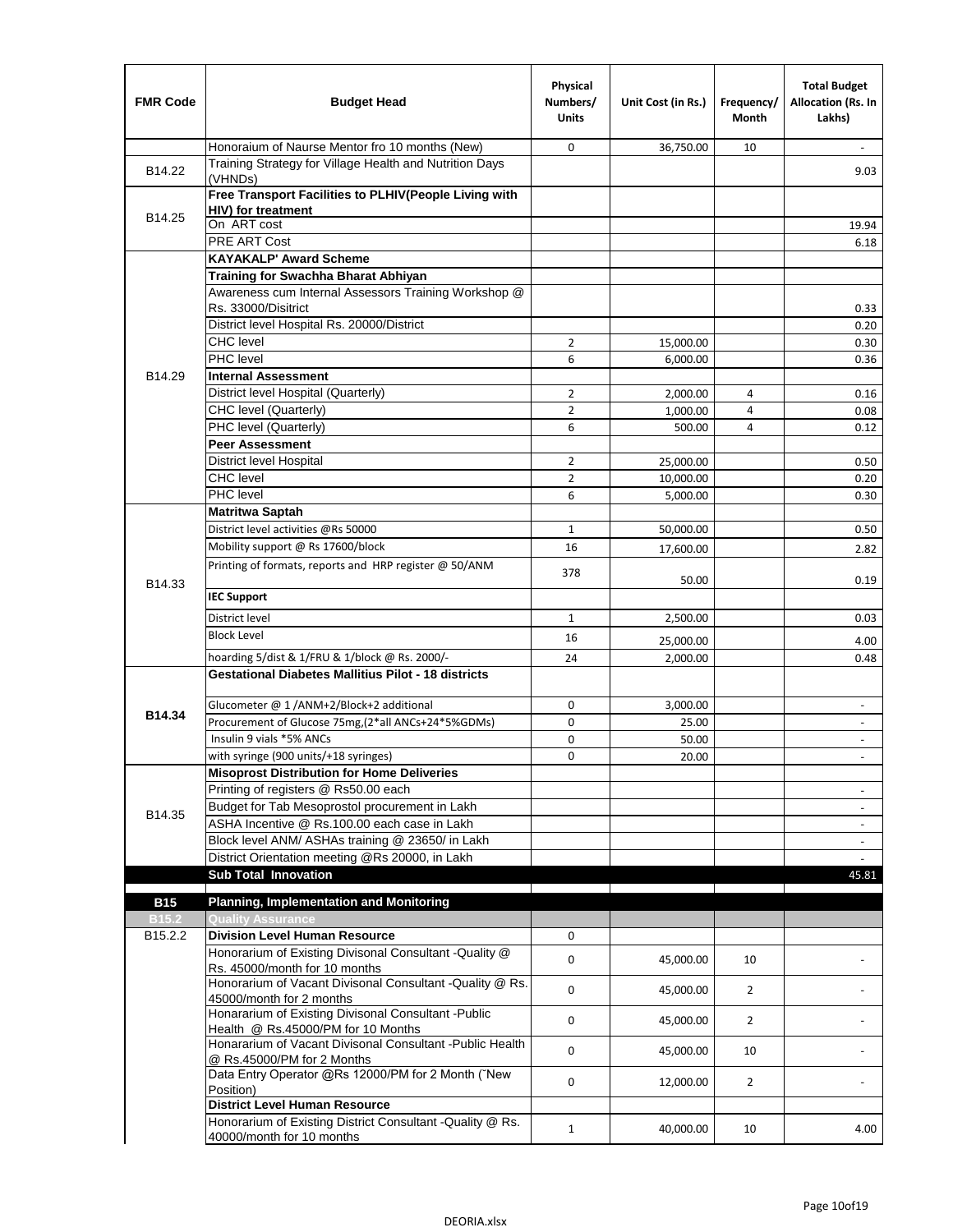| <b>FMR Code</b>        | <b>Budget Head</b>                                                                              | Physical<br>Numbers/<br><b>Units</b> | Unit Cost (in Rs.)   | Frequency/<br>Month | <b>Total Budget</b><br>Allocation (Rs. In<br>Lakhs) |
|------------------------|-------------------------------------------------------------------------------------------------|--------------------------------------|----------------------|---------------------|-----------------------------------------------------|
|                        | Honorarium of Vacant District Consultant - Quality @ Rs.<br>40000/month for 2 months            | 0                                    | 40,000.00            | 2                   |                                                     |
|                        | Honararium of Existing Hospital Quality Manager @<br>Rs.35000/PM for 10 Months                  | $\mathbf{1}$                         | 35,000.00            | 10                  | 3.50                                                |
|                        | Honararium of Vacant Hospital Quality Manager @<br>Rs.35000/PM for 2 Months                     | $\mathbf 0$                          | 35,000.00            | $\overline{2}$      |                                                     |
|                        | Data Entry Operator @ Rs 12000/PM for 2 Month ("New<br>Position)                                | $\mathbf{1}$                         | 12,000.00            | $\overline{2}$      | 0.24                                                |
| B15.2.4                | <b>Review meetings</b>                                                                          |                                      |                      |                     |                                                     |
| B15.2.4.2              | <b>Division</b>                                                                                 | 0                                    | 5,000.00             |                     | $\omega$                                            |
|                        | District<br>Monitoring and Supportive Supervision Visits-Divisional                             | $\overline{2}$<br>$\mathbf 0$        | 2,000.00<br>1,800.00 |                     | 0.04                                                |
| B <sub>15.2.5.2</sub>  | QUA (10 visits per month) for 6 months<br>Monitoring and Supportive Supervision Visits-District | 60                                   | 1,200.00             |                     | 0.72                                                |
|                        | QUA (10 visits per month) for 6 months                                                          |                                      |                      |                     |                                                     |
|                        | <b>Office Equipments-District &amp; Division</b>                                                |                                      |                      |                     |                                                     |
|                        | <b>Division Level</b><br>Office Equipment @ Rs.3.5 Lac/Division                                 |                                      |                      |                     |                                                     |
| B <sub>15.2.5.5</sub>  | Operational cost @ Rs.17000/-PM for 10 Month                                                    |                                      |                      |                     | $\overline{\phantom{a}}$<br>0                       |
|                        | <b>District Level</b>                                                                           |                                      |                      |                     |                                                     |
|                        | Office Equipment @ Rs.3.5 Lac/District                                                          | 0                                    | 350,000.00           | 1                   |                                                     |
|                        | Operational cost @ Rs.14000/-PM for 10 Month                                                    | $\mathbf{1}$                         | 14,000.00            | 10                  | 1.40                                                |
| B15.2.5.6              | <b>Operational Cost for District Hospitals</b>                                                  | $\mathbf 1$                          | 2,000.00             |                     | 0.02                                                |
|                        |                                                                                                 |                                      |                      |                     |                                                     |
|                        | <b>Sub Total Quality Assurance</b>                                                              |                                      |                      |                     | 9.92                                                |
| B15.3                  | <b>Monitoring and Evaluation</b>                                                                |                                      |                      |                     |                                                     |
| B15.3.1                | <b>HMIS</b>                                                                                     |                                      |                      |                     |                                                     |
| B <sub>15</sub> .3.1.2 | Data Entry Operators at Block level                                                             |                                      |                      |                     | 24.45                                               |
| B15.3.1.3.1            | HR and Infrastructure for 100% service updation on<br><b>HMIS/MCTS Portal</b>                   |                                      |                      |                     | 2.44                                                |
| B15.3.1.5.2            | Mobility Support for HMIS & MCTS at District level                                              |                                      |                      |                     | 0.58                                                |
| B15.3.1.6              | Printing of HMIS Formats                                                                        |                                      |                      |                     | 0.59                                                |
| B <sub>15.3.2.2</sub>  | Printing of MCTS follow-up formats/ services due list/ work<br>plan                             |                                      |                      |                     | 1.02                                                |
| B15.3.2.7              | Internet Connectivity through LAN / data card                                                   |                                      |                      |                     | 1.40                                                |
| B15.3.2.8              | Procurement & Installation of VSAT (Capex)                                                      |                                      |                      |                     | 2.28                                                |
| B15.3.2.12             | Other office expenditure                                                                        |                                      |                      |                     | 3.12                                                |
| B15.3.2.13             | Printing of RCH Registers                                                                       |                                      |                      |                     | 0.46                                                |
|                        | <b>Sub Total of HMIS</b>                                                                        |                                      |                      |                     | 36.33                                               |
| <b>B.16</b>            | <b>PROCUREMENT</b>                                                                              |                                      |                      |                     |                                                     |
| B16.1                  | <b>Procurement of Equipment</b>                                                                 |                                      |                      |                     |                                                     |
|                        | <b>Equipments for Blood Banks/ BSUs</b>                                                         |                                      |                      |                     |                                                     |
| B <sub>16.1.1.1</sub>  | Equipments For Blood banks/ BCSUs                                                               |                                      |                      |                     | 0                                                   |
| B16.1.2                | <b>Equipments For BSUs</b><br>Procurement of equipment: CH                                      |                                      |                      |                     | 3.65                                                |
| B16.1.2.7              | Procurement of NRC Computer/Printer/UPS/Data Card @                                             | $\mathbf{1}$                         |                      | 0                   |                                                     |
| B16.1.2.8              | Rs. 60000/NRC<br>Procurement of Computer/Printer/UPS/Data Card -SNCUs                           |                                      | 60,000.00            |                     | 0.60                                                |
| B <sub>16.1.2.9</sub>  | for VJB Female Hospital Lucknow<br>Procurement of Equipments for SNCUs for VAB Female           |                                      |                      |                     | 0                                                   |
| B16.1.6                | Hospital lucknow<br><b>Equipments for RKSK &amp; RBSK</b>                                       |                                      |                      |                     | $\pmb{0}$                                           |
| B16.1.6.1              | <b>Equipments for AFHCs</b>                                                                     | 0                                    |                      | $\mathbf{1}$        |                                                     |
|                        | <b>Equipment for Mobile health teams</b>                                                        | 0                                    | 7,000.00             |                     |                                                     |
| B16.1.6.3.1            | No. of Vision Chart                                                                             | 64                                   |                      |                     |                                                     |
| *                      | (2 chart per team)                                                                              |                                      | 700                  |                     | 0.45                                                |
|                        | No. of weighing scale (1 per team)<br>No. of height scale standing (1 per team)                 | 32<br>32                             | 1000<br>10000        |                     | 0.32<br>3.20                                        |
| <b>B.16.2</b>          | <b>Procurement of Drugs</b>                                                                     |                                      |                      |                     |                                                     |
| B.16.2.2.2             | Procurement of drugs under child health (Vitamin A for<br>BSPM) No. of Bottles                  | 15934                                | 58.00                |                     | 9.24                                                |
| B.16.2.4               | <b>Supplies for IMEP</b>                                                                        |                                      |                      |                     |                                                     |
| B.16.2.4.1             | Biomedical waste management - District level                                                    |                                      |                      |                     | 19.27                                               |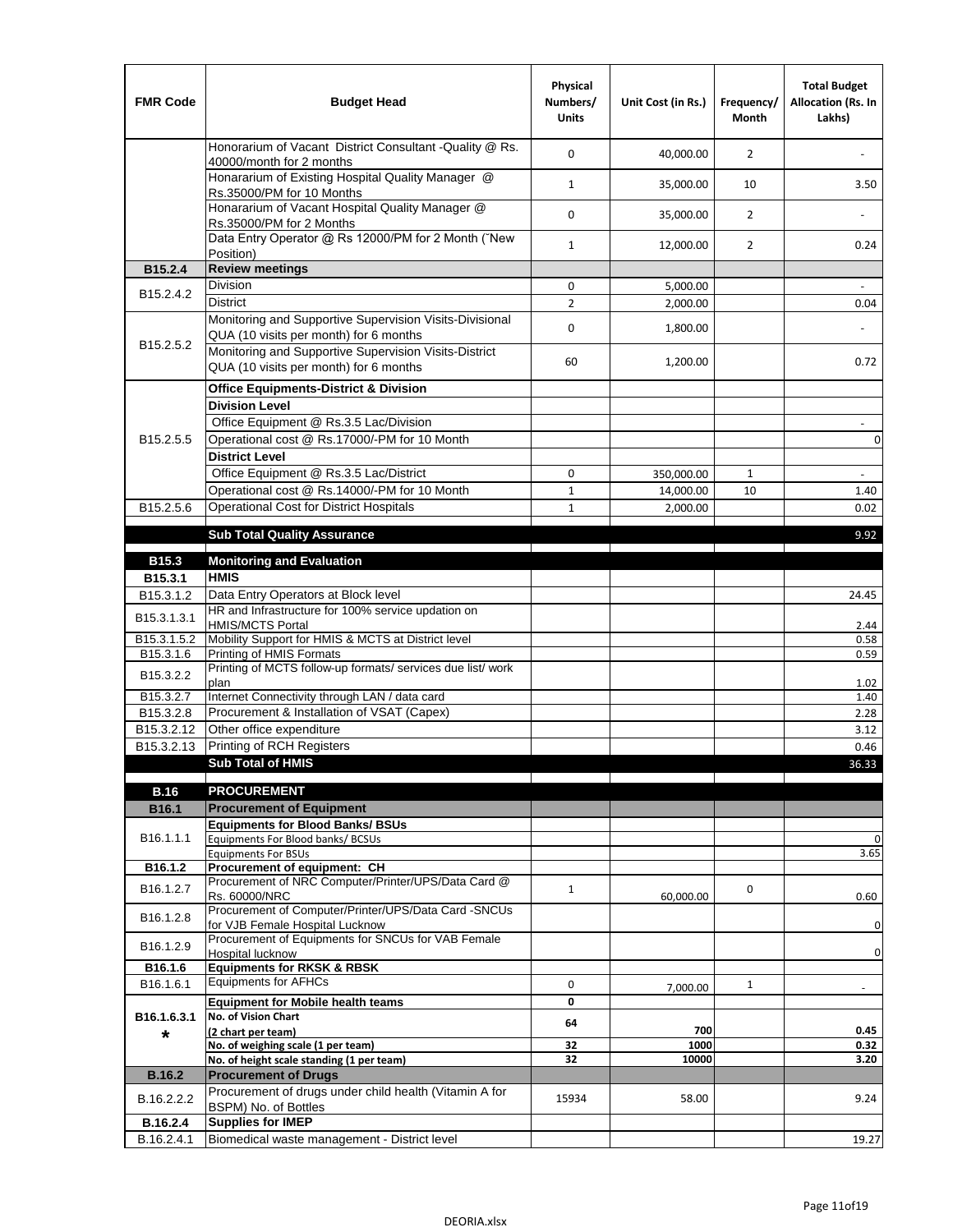| <b>FMR Code</b> | <b>Budget Head</b>                                                                               | Physical<br>Numbers/<br><b>Units</b> | Unit Cost (in Rs.) | Frequency/<br>Month | <b>Total Budget</b><br><b>Allocation (Rs. In</b><br>Lakhs) |
|-----------------|--------------------------------------------------------------------------------------------------|--------------------------------------|--------------------|---------------------|------------------------------------------------------------|
| B.16.2.4.2      | Biomedical waste management - CHC/PHC level                                                      | 16                                   | 13,109.00          | 12                  | 25.17                                                      |
| B.16.2.4.3      | Cleaning/washing, house-keeping and laundry<br>management - District level                       |                                      |                    |                     | 73.09                                                      |
| B.16.2.4.4      | Cleaning/washing, house-keeping and laundry<br>management - CHC/PHC level                        |                                      |                    |                     | 31.58                                                      |
| B.16.2.4.7      | Cleanliness of Sub Centers for 6 months                                                          | 315                                  | 500.00             | 6                   | 9.45                                                       |
| B.16.2.5.2      | Replenishment of ASHA Drug Kit<br>@300/ Working ASHA                                             |                                      |                    |                     | 6.73                                                       |
| B.16.2.6        | <b>National Iron Plus Initiative (Drugs&amp;Supplies)</b>                                        |                                      |                    |                     |                                                            |
| B.16.2.6.1      | Children (6m - 60months)                                                                         |                                      |                    |                     |                                                            |
|                 | B.16.2.6.1.a   IFA Syrup (@Rs7.99paisa/50mlBottel)                                               | 377309                               | 7.99               |                     | 30.15                                                      |
| B.16.2.6.2      | Children 5 - 10 years                                                                            |                                      |                    |                     |                                                            |
| B.16.2.6.2.a    | IFA tablet small Pink (45mg) @ Rs. 0.182 per tablet, 32 tablet per<br>child)                     | 108148                               | 5.82               |                     | 6.30                                                       |
| B.16.2.6.2.b    | <b>Albendazole Tablets</b>                                                                       | 128274                               | 0.78               | $\overline{2}$      | 2.00                                                       |
| B.16.2.6.3      | <b>WIFS (10-19 years)</b><br>IFA Tablet large blue 100 mg tablet @ Rs. 1.41 per 10 tablet for 12 |                                      |                    |                     |                                                            |
| B.16.2.6.3.a    | months                                                                                           | 140226                               | 7.33               |                     | 10.28                                                      |
|                 | <b>Albendazole Tablets</b>                                                                       |                                      |                    |                     |                                                            |
| B.16.2.6.3.b    | For Adolescent Girls and boys (School going)                                                     | 73176                                | 0.78               | 2                   | 1.14                                                       |
|                 | For Adolescent Girls (out of School)                                                             | 67050                                | 0.78               | $\overline{2}$      | 1.05                                                       |
| B.16.2.7        | Drugs & supplies for RBSK                                                                        |                                      |                    |                     |                                                            |
| B.16.2.7.1      | Medicine for Mobile health team                                                                  | 32                                   | 5,000.00           |                     | 1.60                                                       |
| B.16.2.8        | Drugs & supplies for AYUSH                                                                       | 40                                   | 100,000.00         |                     | 40.00                                                      |
| B.16.2.10       | Blood Bags for 93 functional Blood Bank                                                          |                                      |                    |                     | 0.35                                                       |
|                 | For Diagnostics Kits for 93 functional blood bank                                                |                                      |                    |                     | 0.95                                                       |
|                 | <b>Sub Total of Procurement</b>                                                                  |                                      |                    |                     | 276.55                                                     |
|                 |                                                                                                  |                                      |                    |                     |                                                            |
| <b>B.18</b>     | <b>New Initiatives/ Strategic Interventions</b>                                                  |                                      |                    |                     |                                                            |
| <b>B.18.2</b>   | Ca Cx Screening                                                                                  |                                      |                    |                     | 0                                                          |
|                 | 7+ Strategy                                                                                      |                                      |                    |                     |                                                            |
|                 | <b>Family Planning</b>                                                                           |                                      |                    |                     |                                                            |
| B18.4           | No of District Level Govt. COT @ Rs.30000/month for 12<br>month                                  | 0                                    | 30,000.00          | 12                  |                                                            |
|                 | Extra Incentive for Interval Sterilization @ Rs.260/case                                         | 0                                    | 260.00             |                     |                                                            |
|                 | Extra Incentive for NSV @ Rs.310/- case                                                          | 0                                    |                    |                     |                                                            |
|                 | <b>Sub Total of New Innitiatives</b>                                                             |                                      | 310.00             |                     |                                                            |
|                 |                                                                                                  |                                      |                    |                     |                                                            |
| <b>B22</b>      | <b>Support Services</b>                                                                          |                                      |                    |                     |                                                            |
|                 | <b>Support Strengthening NVBDCP</b>                                                              |                                      |                    |                     |                                                            |
|                 | Honorarium of Staff-At BRD Medical College                                                       |                                      |                    |                     |                                                            |
| B22.3           | Honorarium of Staff for 100 Bedded JE/AES Ward -At                                               |                                      |                    |                     | 0                                                          |
|                 | <b>BRD Medical College</b><br>Increament of Existing HR Catculated @ 5%                          |                                      |                    |                     | 0                                                          |
|                 |                                                                                                  |                                      |                    |                     | 0                                                          |
|                 | <b>Sub of Support Serveces</b>                                                                   |                                      |                    |                     |                                                            |
|                 |                                                                                                  |                                      |                    |                     |                                                            |
| <b>B.23</b>     | Other Expenditures (Power Backup, Convergence etc)                                               |                                      |                    |                     |                                                            |
| B.23.1          | POL for Generators - District level Hospitals                                                    | $\overline{2}$                       | 35,000.00          | 12                  | 8.40                                                       |
| B.23.2          | POL for Generators - CHCs/PHCs                                                                   | 16                                   | 17,500.00          | 12                  | 33.60                                                      |
|                 | <b>Sub Total of Power Backup</b>                                                                 |                                      |                    |                     | 42.00                                                      |
|                 |                                                                                                  |                                      |                    |                     |                                                            |
| <b>B.24</b>     | <b>Collaboration with Medical Colleges and Knowledge</b>                                         |                                      |                    |                     |                                                            |
|                 | partners                                                                                         |                                      |                    |                     |                                                            |
|                 |                                                                                                  |                                      |                    |                     |                                                            |
| <b>B.25</b>     | National Programme for Prevention and control of<br>deafness                                     |                                      |                    |                     |                                                            |
| B.25.1          | <b>Recurring Grant-in-aid</b>                                                                    |                                      |                    |                     |                                                            |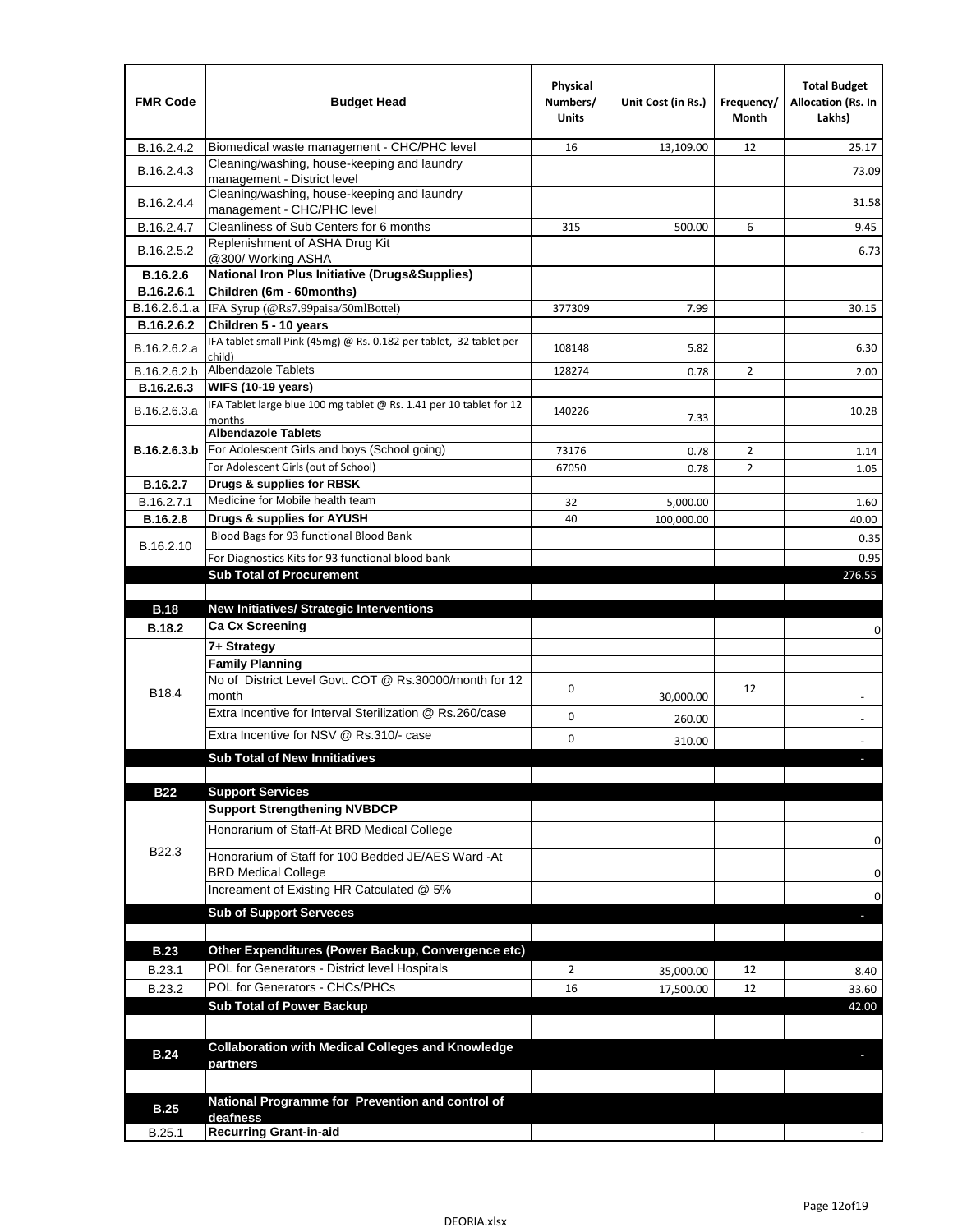| <b>FMR Code</b>   | <b>Budget Head</b>                                                                                                                                          | Physical<br>Numbers/<br><b>Units</b> | Unit Cost (in Rs.) | Frequency/<br>Month | <b>Total Budget</b><br>Allocation (Rs. In<br>Lakhs) |
|-------------------|-------------------------------------------------------------------------------------------------------------------------------------------------------------|--------------------------------------|--------------------|---------------------|-----------------------------------------------------|
| B.25.1.3          | <b>Manpower at District level</b>                                                                                                                           |                                      |                    |                     | $\overline{a}$                                      |
| B.25.1.3.a        | ENT Surgeon @Rs.80,000/-pm                                                                                                                                  | $\mathbf 0$                          |                    |                     |                                                     |
| B.25.1.3.b        | Audiologist@Rs.30,000/-pm                                                                                                                                   | 2.1                                  |                    |                     | 2.10                                                |
| B.25.1.3.c        | Audiometric Assistant@Rs.15,000/-pm                                                                                                                         | 1.05                                 |                    |                     | 1.05                                                |
| B.25.1.3.d        | Instructor for Hearing Impaired Children @Rs.15,000/-pm                                                                                                     | 1.05                                 |                    |                     | 1.05                                                |
| B.25.2            | Non recurring Grant-in-aid                                                                                                                                  |                                      |                    |                     |                                                     |
| B.25.2.1          | Training@Rs.10 lakh/ Distt. for 7 level training                                                                                                            | 4.75                                 |                    |                     | 4.75                                                |
| B.25.2.1.b        | District Hospital @Rs.20 lakh/Distt.                                                                                                                        | 20                                   |                    |                     | 20.00                                               |
| B.25.2.1.c        | CHC/Sub-Divisional Hospital @Rs.50,000/- Kit                                                                                                                | 2.35                                 |                    |                     | 2.35                                                |
| B.25.2.1.d        | PHC@RS.15,000/- kit                                                                                                                                         | 11.61                                |                    |                     | 11.61                                               |
|                   | National Programme for Prevention and control of<br>deafness                                                                                                |                                      |                    |                     | 42.91                                               |
| <b>B.29</b>       | National Programme for Prevention and Control of                                                                                                            |                                      |                    |                     |                                                     |
|                   | <b>Flurosis</b>                                                                                                                                             |                                      |                    |                     |                                                     |
| B.29.2.1          | Honorarium of Consultant                                                                                                                                    | 0                                    | 40,000.00          | 6                   |                                                     |
|                   | Honorarium of Lab Technician                                                                                                                                | 0                                    | 11,000.00          | 6                   |                                                     |
| B.29.2.2          | Health Education and Publicity                                                                                                                              |                                      |                    |                     |                                                     |
| B.29.2.4          | Medical Management including treatment Surgery and<br>rehab-supplumetation of vitamins & minrals                                                            |                                      |                    |                     |                                                     |
|                   | <b>Sub Total of Flurisis</b>                                                                                                                                |                                      |                    |                     | п                                                   |
|                   |                                                                                                                                                             |                                      |                    |                     |                                                     |
|                   |                                                                                                                                                             |                                      |                    |                     | 1,362.79                                            |
|                   | <b>Total of Mission Flexipool</b>                                                                                                                           |                                      |                    |                     |                                                     |
|                   |                                                                                                                                                             |                                      |                    |                     |                                                     |
| C                 | <b>IMMUNISATION</b><br>RI strengthening project (Review meeting, Mobility                                                                                   |                                      |                    |                     |                                                     |
| C.1               | support, Outreach services etc)                                                                                                                             |                                      |                    |                     |                                                     |
| C.1.a             | Mobility Support for supervision for distict level officers.                                                                                                | $\mathbf{1}$                         | 250,000.00         |                     | 2.50                                                |
| C.1.c             | Printing and dissemination of Immunization cards, tally<br>sheets, monitoring forms etc.                                                                    | 115000                               | 10.00              |                     | 11.50                                               |
| C.1.e             | Quarterly review meetings exclusive for RI at district level                                                                                                | 64                                   | 500.00             |                     | 0.32                                                |
| C.1.f             | with Block MOs, CDPO, and other stake holders<br>Quarterly review meetings exclusive for RI at block                                                        | 9976                                 | 75.00              |                     | 7.48                                                |
|                   | Focus on slum & underserved areas in urban                                                                                                                  |                                      |                    |                     |                                                     |
| C.1.g             | areas/alternative vaccinator for slums (only where regular<br>ANM under NUHM not engaged) Rs. 450/- per session for<br>4 session and Rs. 300/- contingency. | 60                                   | 2,100.00           |                     | 1.26                                                |
| C.1.h             | Mobilization of children through ASHA or other mobilizers                                                                                                   | 30240                                | 150.00             |                     | 45.36                                               |
| C.1.i             | Alternative vaccine delivery in hard to reach areas                                                                                                         | 1500                                 | 150.00             |                     | 2.25                                                |
| $C.1$ .j<br>C.1.k | Alternative Vaccine Deliery in other areas<br>To develop microplan at sub-centre level                                                                      | 28740<br>330                         | 75.00              |                     | 21.56<br>0.33                                       |
|                   | For consolidation of micro plans at block level/PHC @ Rs.                                                                                                   |                                      | 100.00             |                     |                                                     |
| C.1.1             | 1000/- and District level @ Rs.2000/-<br>POL for vaccine delivery from State to district and from                                                           | $\mathbf{1}$                         |                    |                     | 0.18                                                |
| C.1.m             | district to PHC/CHCs                                                                                                                                        |                                      | 150,000.00         |                     | 1.50                                                |
| C.1.n             | Consumables for computer including provision for internet<br>access                                                                                         | $\mathbf{1}$                         | 400.00             | 12                  | 0.05                                                |
| C.1.o             | Red/Black plastic bags etc.                                                                                                                                 | 30240                                | 6.00               |                     | 1.81                                                |
| C.1.p             | Hub Cutter/Bleach/Hypochlorite solution/ Twin bucket @<br>Rs. 1200/- for 2 Buckets                                                                          | 22                                   | 1,200.00           |                     | 0.26                                                |
| C.1.q             | Safety Pits                                                                                                                                                 | 5                                    | 5,250.00           |                     | 0.26                                                |
|                   | <b>State specific requirement</b>                                                                                                                           |                                      |                    |                     |                                                     |
|                   | Funds for annual maintenance operation of WIC/WIF at<br>state and division level                                                                            | 0                                    | 40,000.00          |                     | 0.00                                                |
|                   | Electricity bill for WIC/WIF at state and division level                                                                                                    | 0                                    | 100,000.00         |                     | 0.00                                                |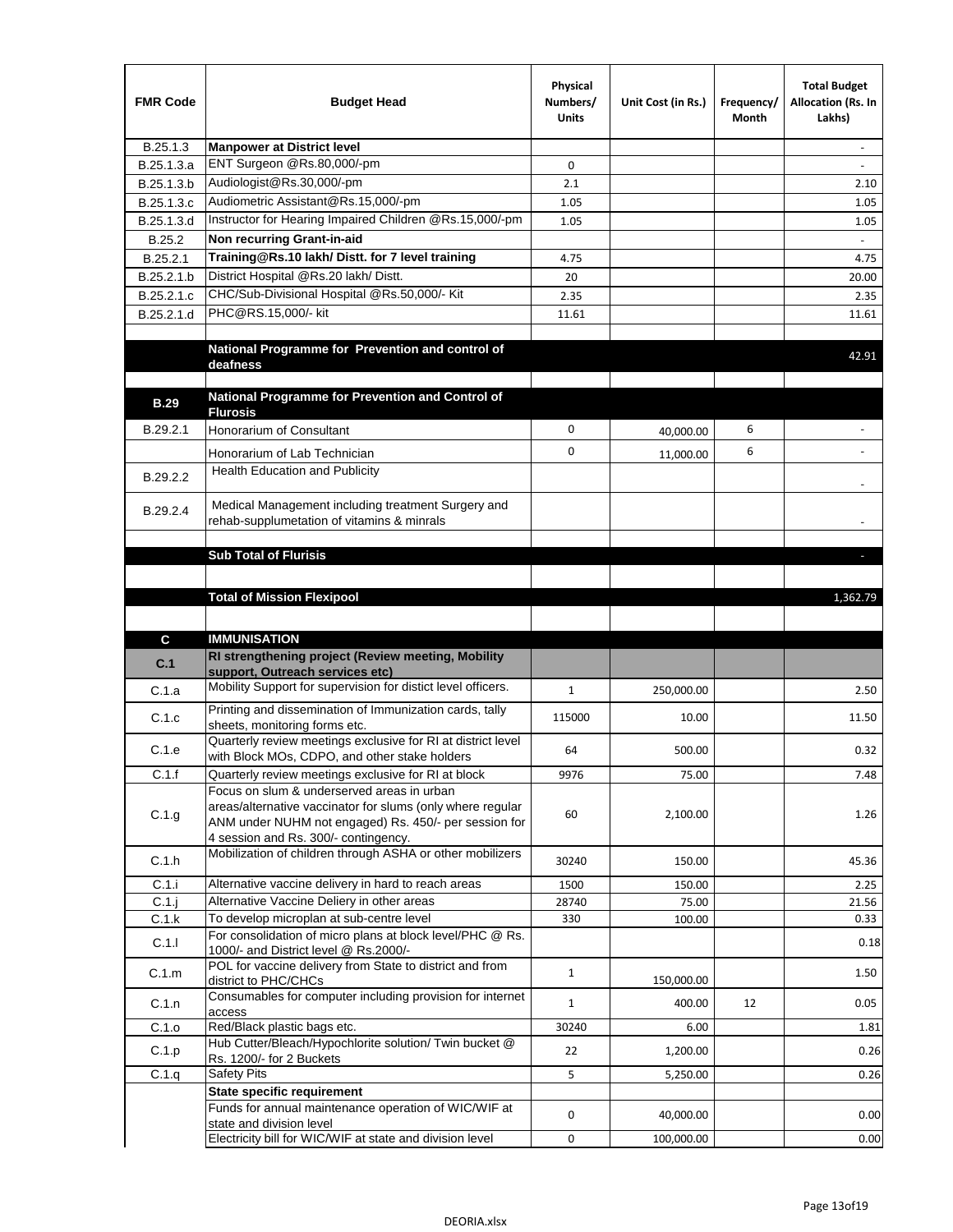| <b>FMR Code</b> | <b>Budget Head</b>                                                                                                                                                                                                                              | Physical<br>Numbers/<br><b>Units</b> | Unit Cost (in Rs.) | Frequency/<br><b>Month</b> | <b>Total Budget</b><br>Allocation (Rs. In<br>Lakhs) |
|-----------------|-------------------------------------------------------------------------------------------------------------------------------------------------------------------------------------------------------------------------------------------------|--------------------------------------|--------------------|----------------------------|-----------------------------------------------------|
| C.1.r           | POL for generators & operational expenses at divisional<br>vaccine storage and state vaccine store                                                                                                                                              | $\Omega$                             | 200,000.00         |                            | 0.00                                                |
|                 | POL for generators & operational expenses at district level<br>vaccine storage points and other cold chain points                                                                                                                               | $\mathbf{1}$                         | 120,000.00         |                            | 1.20                                                |
|                 | <b>AEFI Kits</b>                                                                                                                                                                                                                                |                                      |                    |                            | 0.19                                                |
| C.1.s           | Teeka Express Operational Cost                                                                                                                                                                                                                  |                                      |                    |                            |                                                     |
| C.2             | <b>Salary of Contractual Staffs</b>                                                                                                                                                                                                             |                                      |                    |                            |                                                     |
| C.2.2           | Honorarium for Computer Assistants support for District<br>level                                                                                                                                                                                | $\mathbf{1}$                         | 12,127.00          | 12                         | 1.46                                                |
| C.3             | <b>Training under Immunisation</b>                                                                                                                                                                                                              |                                      |                    |                            |                                                     |
| C.3.1           | District level Orientation training including Hep B, Measles<br>& JE(wherever required) for 2 days ANM, Multi Purpose<br>Health Worker (Male), LHV, Health Assistant<br>(Male/Female), Nurse MidWives, BEEs & other staff (as<br>per RCH norms) | 5                                    | 46,200.00          |                            | 2.31                                                |
| C.3.2           | Three day training including Hep B, Measles & JE<br>(wherever required) of Medical Officers of RI using revised<br>MO training module)                                                                                                          | 0                                    | 65,600.00          |                            | 0.00                                                |
| C.3.4           | Two days cold chain handlers training for block level cold<br>chain hadlers by State and district cold chain officers                                                                                                                           | 0.00                                 |                    |                            | 0.33                                                |
| C.3.5           | One day training of block level data handlers by DIOs and<br>District cold chain officer                                                                                                                                                        | 17                                   | 500.00             |                            | 0.09                                                |
|                 | <b>Cold chain maintenance</b>                                                                                                                                                                                                                   |                                      |                    |                            |                                                     |
| C.4             | Cold chain maintenance for CHC/PHC @ Rs. 750/- per<br>unit                                                                                                                                                                                      | 22                                   | 750.00             |                            | 0.17                                                |
|                 | Cold chain maintenance for District level @ Rs. 15000/-<br>per district                                                                                                                                                                         | $\mathbf{1}$                         | 15,000.00          |                            | 0.15                                                |
| C.5             | <b>ASHA Incentive</b>                                                                                                                                                                                                                           | 66723.75                             | 150                |                            | 100.085625                                          |
|                 | Mobility support for outreach areas for 25 disdtricts                                                                                                                                                                                           |                                      |                    |                            |                                                     |
|                 | Mobility support for HRG/ construction sites                                                                                                                                                                                                    |                                      |                    |                            |                                                     |
|                 | <b>Sub Total of RI</b>                                                                                                                                                                                                                          |                                      |                    |                            | 202.598265                                          |
|                 |                                                                                                                                                                                                                                                 |                                      |                    |                            |                                                     |
| D               | National Iodine Deficiency Disorders Control                                                                                                                                                                                                    |                                      |                    |                            |                                                     |
|                 | Programme (NIDDCP)<br><b>Health Education and Publicity</b>                                                                                                                                                                                     |                                      |                    |                            |                                                     |
| D.3             |                                                                                                                                                                                                                                                 |                                      |                    |                            | 0.10                                                |
|                 | <b>GRAND TOTAL (A+B+C+D)</b>                                                                                                                                                                                                                    |                                      |                    |                            | 4,338.65                                            |
|                 |                                                                                                                                                                                                                                                 |                                      |                    |                            |                                                     |
|                 | <b>National Disease Control Programme (NDCP)</b>                                                                                                                                                                                                |                                      |                    |                            |                                                     |
|                 |                                                                                                                                                                                                                                                 |                                      |                    |                            |                                                     |
| Ε               | <b>INTEGRATED DISEASE SURVEILLANCE</b><br><b>PROGRAMME (IDSP)</b>                                                                                                                                                                               |                                      |                    |                            |                                                     |
| E.1             | <b>REMUNERATION FOR CONTRACTUAL HUMAN</b><br><b>RESOURCE</b>                                                                                                                                                                                    |                                      |                    |                            |                                                     |
| E.1.9           | District Epidemiologists                                                                                                                                                                                                                        |                                      |                    |                            | 6.30                                                |
| E.1.10          | District Microbiologist at District labs                                                                                                                                                                                                        |                                      |                    |                            |                                                     |
| E.1.11          | District Data Manager                                                                                                                                                                                                                           |                                      |                    |                            | 2.69                                                |
| E.1.12          | Data Entry Operator*                                                                                                                                                                                                                            |                                      |                    |                            | 1.51                                                |
| E.1.13          | Others if any (pl specify)                                                                                                                                                                                                                      |                                      |                    |                            |                                                     |
| E.2             | <b>TRAINING</b>                                                                                                                                                                                                                                 |                                      |                    |                            |                                                     |
|                 | Training at State/District Level (1 batch = 20                                                                                                                                                                                                  |                                      |                    |                            |                                                     |
| E.2.3           | participants)<br>Hospital Pharmacists/Nurses Training (1 day)                                                                                                                                                                                   |                                      |                    |                            | 0.45                                                |
| E.3             | <b>LABORATORY SUPPORT</b>                                                                                                                                                                                                                       |                                      |                    |                            |                                                     |
|                 | <b>District Public Health Laboratory Strengthening</b>                                                                                                                                                                                          |                                      |                    |                            | $\blacksquare$                                      |
|                 | Expenses on account of consumables, operating                                                                                                                                                                                                   |                                      |                    |                            |                                                     |
| E.3.5           | expenses, office expenses, transport of samples,<br>miscellaneous etc.                                                                                                                                                                          |                                      |                    |                            |                                                     |
| E.4             | <b>OPERATIONAL COSTS</b>                                                                                                                                                                                                                        |                                      |                    |                            |                                                     |
| E.4.1           | MOBILITY: Travel Cost, POL, mobility cost at SSU & DSU<br>on need basis                                                                                                                                                                         |                                      |                    |                            | 0.70                                                |
|                 |                                                                                                                                                                                                                                                 |                                      |                    |                            |                                                     |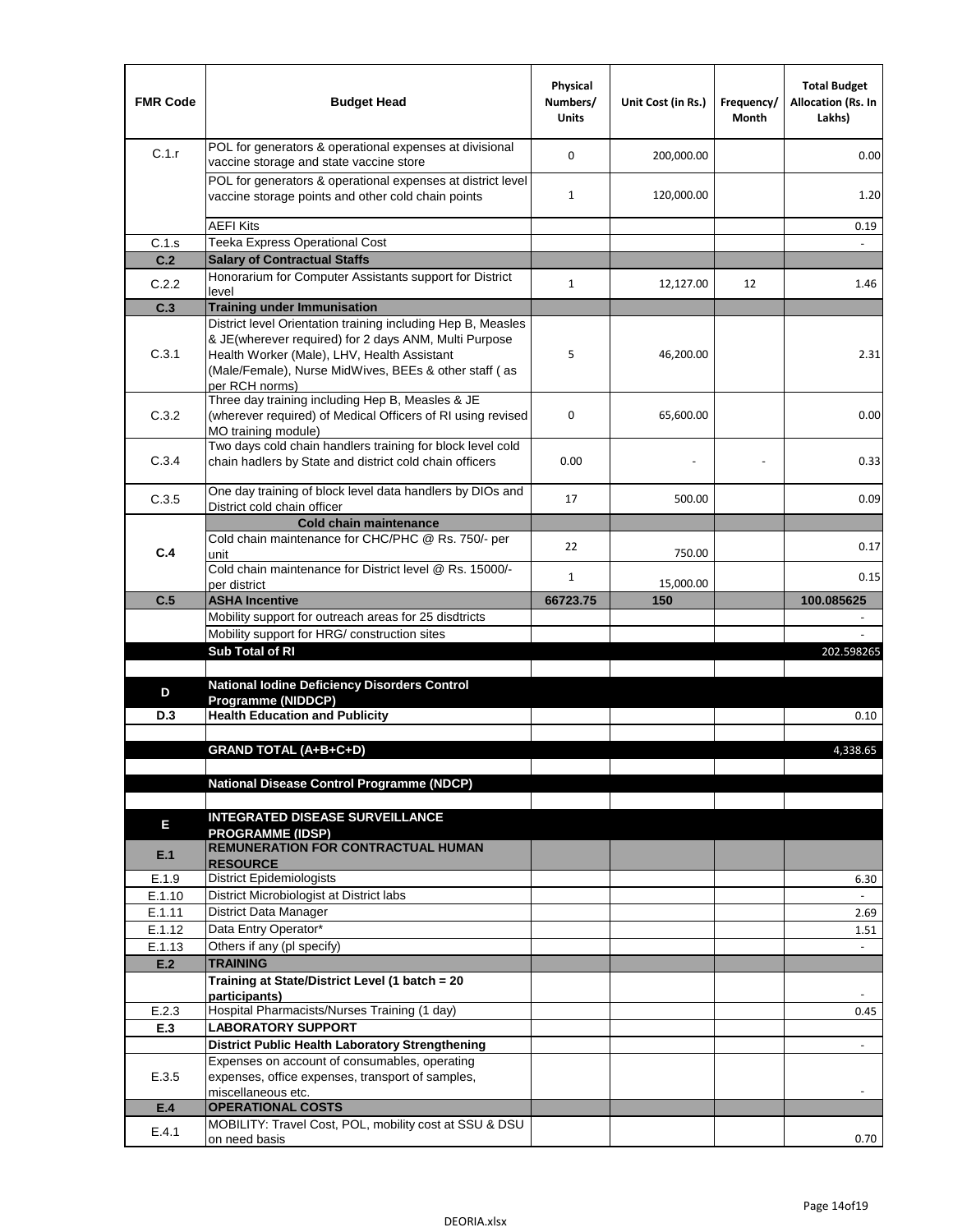| <b>FMR Code</b>           | <b>Budget Head</b>                                                                                                                                                                                                                                | Physical<br>Numbers/<br><b>Units</b> | Unit Cost (in Rs.) | Frequency/<br><b>Month</b> | <b>Total Budget</b><br>Allocation (Rs. In<br>Lakhs) |
|---------------------------|---------------------------------------------------------------------------------------------------------------------------------------------------------------------------------------------------------------------------------------------------|--------------------------------------|--------------------|----------------------------|-----------------------------------------------------|
| E.4.2                     | Office expenses on telephone, fax, Broadband Expenses,<br>Weekly Alert Bulletin/Annual Disease Surveillance report,<br>minor repairs and AMC of IT/office equipment supplied<br>under IDSP, Meetings and other miscellenious<br>expenditures etc. |                                      |                    |                            | 1.85                                                |
|                           | Sub Total of IDSP                                                                                                                                                                                                                                 |                                      |                    |                            | 13.50                                               |
|                           |                                                                                                                                                                                                                                                   |                                      |                    |                            |                                                     |
| F                         | <b>NVBDCP</b>                                                                                                                                                                                                                                     |                                      |                    |                            |                                                     |
|                           |                                                                                                                                                                                                                                                   |                                      |                    |                            |                                                     |
| F.1.1                     | Malaria                                                                                                                                                                                                                                           |                                      |                    |                            |                                                     |
| F.1.1.a<br>F.1.1.a.i      | <b>Contractual Payments</b><br><b>MPW</b> contractual                                                                                                                                                                                             |                                      |                    |                            |                                                     |
| F.1.1.a.iv                | District VBD Consultant 18 nos. (Non- Project States) @ Rs<br>22895 pm.for 6 months (Rs 1.37 lakhs per consulatant per year)                                                                                                                      |                                      |                    |                            | 1.37                                                |
| F.1.1.a.vii               | VBD Consultant 1 no. (preferably entomologist) @ Rs 22500<br>p.m. for 6 months                                                                                                                                                                    |                                      |                    |                            |                                                     |
| F.1.1.b                   | <b>ASHA Incentive</b>                                                                                                                                                                                                                             |                                      |                    |                            | 0.10                                                |
| F.1.1.c                   | <b>Operational Cost</b>                                                                                                                                                                                                                           |                                      |                    |                            | $\omega$                                            |
| F.1.1.c.ii                | Operational cost for IRS                                                                                                                                                                                                                          |                                      |                    |                            | 0.05                                                |
| F.1.1.e                   | IEC/BCC                                                                                                                                                                                                                                           |                                      |                    |                            | 0.98                                                |
| F.1.1.f                   | PPP / NGO and Intersectoral Convergence                                                                                                                                                                                                           |                                      |                    |                            |                                                     |
| F.1.1.g<br>F.1.1.h        | <b>Training / Capacity Building</b><br><b>Zonal Entomological units</b>                                                                                                                                                                           |                                      |                    |                            | 1.10                                                |
|                           |                                                                                                                                                                                                                                                   |                                      |                    |                            |                                                     |
|                           | <b>Sub total of Malaria</b>                                                                                                                                                                                                                       |                                      |                    |                            | 3.60                                                |
|                           |                                                                                                                                                                                                                                                   |                                      |                    |                            |                                                     |
| F.1.2                     | Dengue & Chikungunya                                                                                                                                                                                                                              |                                      |                    |                            |                                                     |
| F.1.2.a                   | Strengthening surveillance (As per GOI approval)                                                                                                                                                                                                  |                                      |                    |                            |                                                     |
| F.1.2.a(i)<br>F.1.2.a(ii) | Apex Referral Labs recurrent<br>Sentinel surveillance Hospital recurrent                                                                                                                                                                          |                                      |                    |                            | $\overline{\phantom{a}}$<br>1.00                    |
|                           | Vector Control, environmental management & fogging                                                                                                                                                                                                |                                      |                    |                            |                                                     |
| F.1.2.f                   | machine                                                                                                                                                                                                                                           |                                      |                    |                            | 1.00                                                |
|                           | Dengue & Chikungunya                                                                                                                                                                                                                              |                                      |                    |                            | 2.00                                                |
|                           |                                                                                                                                                                                                                                                   |                                      |                    |                            |                                                     |
| F.1.4                     | <b>Lymphatic Filariasis</b>                                                                                                                                                                                                                       |                                      |                    |                            |                                                     |
|                           | State Task Force, State Technical Advisory Committee meeting,<br>printing of forms/registers, mobility support, district                                                                                                                          |                                      |                    |                            |                                                     |
|                           | coordination meeting, sensitization of media etc., morbidity                                                                                                                                                                                      |                                      |                    |                            |                                                     |
| F.1.4.a                   | management, monitoring & supervision and mobility support                                                                                                                                                                                         |                                      |                    |                            |                                                     |
|                           | for Rapid Response Team and contingency support<br>(16)                                                                                                                                                                                           |                                      |                    |                            |                                                     |
|                           | districts only)                                                                                                                                                                                                                                   |                                      |                    |                            |                                                     |
| F.1.4.b                   | Microfilaria Survey (16 districts only)                                                                                                                                                                                                           |                                      |                    |                            |                                                     |
|                           | Monitoring & Evaluation (Post MDA assessment by medical                                                                                                                                                                                           |                                      |                    |                            |                                                     |
| F.1.4.c                   | colleges (Govt. & private)/ICMR institutions ) (16 districts only)                                                                                                                                                                                |                                      |                    |                            |                                                     |
|                           | Training/sensitization of district level officers on ELF and drug                                                                                                                                                                                 |                                      |                    |                            |                                                     |
| F.1.4.d                   | distributors including peripheral health workers(16 districts                                                                                                                                                                                     |                                      |                    |                            |                                                     |
|                           | only)                                                                                                                                                                                                                                             |                                      |                    |                            |                                                     |
|                           | Specific IEC/BCC at state, district, PHC, Sub-centre and village                                                                                                                                                                                  |                                      |                    |                            |                                                     |
| F.1.4.e                   | level including VHSC/GKs for community mobilization efforts to                                                                                                                                                                                    |                                      |                    |                            |                                                     |
|                           | realize the desired drug compliance of 85% during MDA (16                                                                                                                                                                                         |                                      |                    |                            |                                                     |
|                           | districts only)                                                                                                                                                                                                                                   |                                      |                    |                            |                                                     |
| F.1.4.f                   | Honorarium for Drug Distribution including ASHAs and                                                                                                                                                                                              |                                      |                    |                            |                                                     |
|                           | supervisors involved in MDA<br>(16 districts only)                                                                                                                                                                                                |                                      |                    |                            |                                                     |
| F.1.4.g                   | Verification and validation for stoppage of MDA in LF endemic                                                                                                                                                                                     |                                      |                    |                            |                                                     |
| F.1.4.g.i                 | districts (17 Districts)<br>a) Additional MF Survey                                                                                                                                                                                               |                                      |                    |                            | 0.74                                                |
| F.1.4.g.ii                | b) ICT Survey                                                                                                                                                                                                                                     |                                      |                    |                            | 1.60                                                |
| F.1.4.g.iii               | c) ICT Cost                                                                                                                                                                                                                                       |                                      |                    |                            |                                                     |
|                           | Verification of LF endemicity in non-endemic districts (24                                                                                                                                                                                        |                                      |                    |                            |                                                     |
| F.1.4.h                   | Districts)                                                                                                                                                                                                                                        |                                      |                    |                            |                                                     |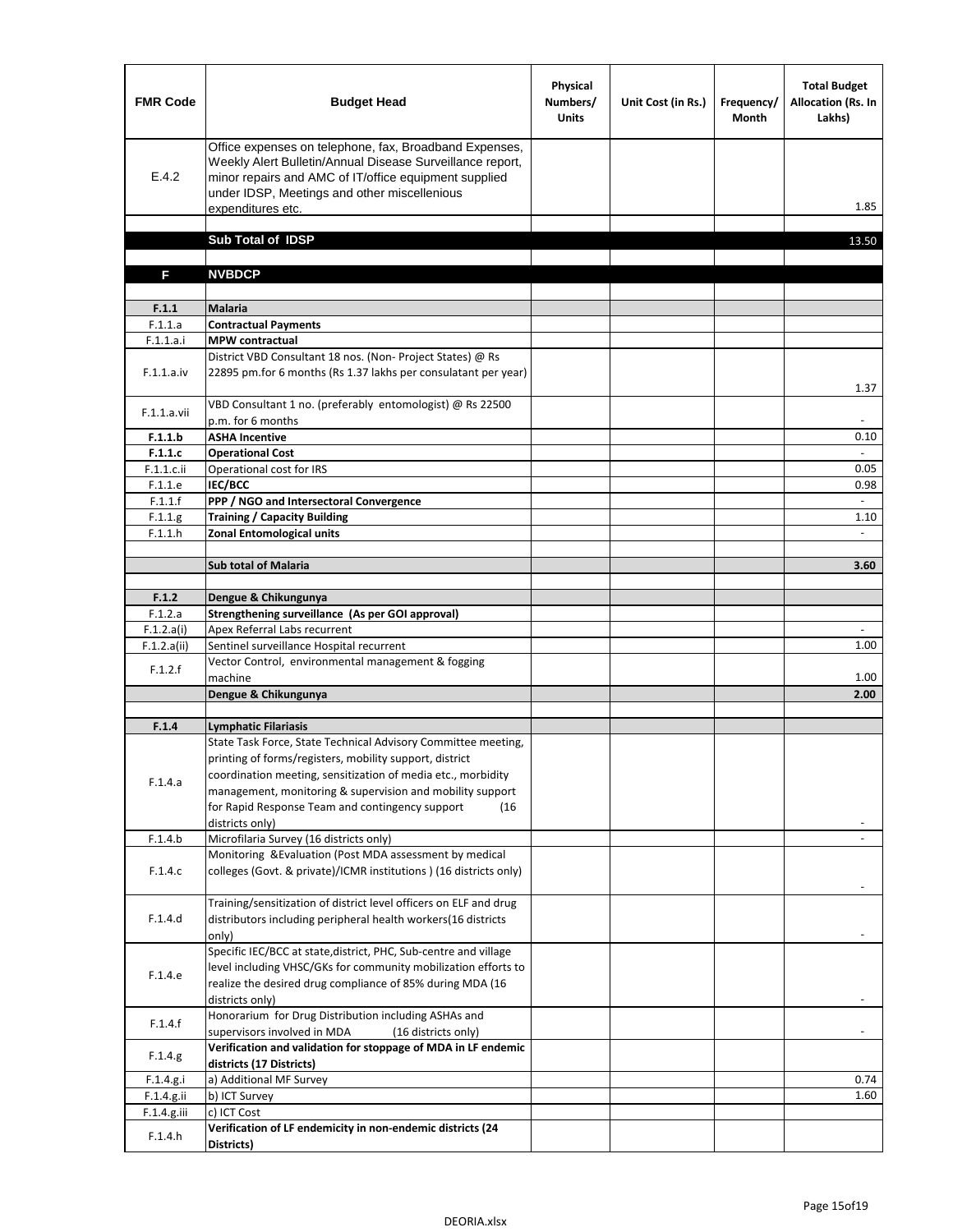| <b>FMR Code</b>  | <b>Budget Head</b>                                                                                                                         | Physical<br>Numbers/<br><b>Units</b> | Unit Cost (in Rs.) | Frequency/<br>Month | <b>Total Budget</b><br>Allocation (Rs. In<br>Lakhs) |
|------------------|--------------------------------------------------------------------------------------------------------------------------------------------|--------------------------------------|--------------------|---------------------|-----------------------------------------------------|
| F.1.4.h.i        | a) Lymphoedema & Hydrocele Survey                                                                                                          |                                      |                    |                     |                                                     |
|                  | <b>Lymphatic Filariasis</b>                                                                                                                |                                      |                    |                     | 2.34                                                |
|                  |                                                                                                                                            |                                      |                    |                     |                                                     |
| F.1.5            | Kala-azar<br>Case search/ Camp Approach                                                                                                    |                                      |                    |                     | $\blacksquare$                                      |
| F.1.5<br>F.1.5.a | Spray Pumps & accessories                                                                                                                  |                                      |                    |                     |                                                     |
| F.1.5.b          | Operational cost for spray including spray wages                                                                                           |                                      |                    |                     |                                                     |
| F.1.5.c          | Mobility/POL/supervision                                                                                                                   |                                      |                    |                     | $\sim$                                              |
| F.1.5.d          | Monitoring & Evaluation                                                                                                                    |                                      |                    |                     | $\sim$                                              |
| F.1.5.e          | Training for spraying                                                                                                                      |                                      |                    |                     | $\overline{\phantom{a}}$                            |
| F.1.5.f          | IEC/BCC/Advocacy                                                                                                                           |                                      |                    |                     |                                                     |
| F.1.5.g          | Incentive to ASHA                                                                                                                          |                                      |                    |                     | $\overline{\phantom{a}}$                            |
| F.1.5.h          | Loss of Wages                                                                                                                              |                                      |                    |                     |                                                     |
| F.1.5.i          | Free Diet                                                                                                                                  |                                      |                    |                     |                                                     |
|                  | Kala-azar                                                                                                                                  |                                      |                    |                     |                                                     |
|                  |                                                                                                                                            |                                      |                    |                     |                                                     |
| F.6              | Cash grant for decentralized commodities                                                                                                   |                                      |                    |                     | 5.00                                                |
|                  | Sub Total of NVB DCP                                                                                                                       |                                      |                    |                     | 12.94                                               |
| G                | <b>NLEP</b>                                                                                                                                |                                      |                    |                     |                                                     |
| G 1.             | Improved early case detection                                                                                                              |                                      |                    |                     |                                                     |
| G 1.1            | Incentive to ASHA                                                                                                                          |                                      |                    |                     |                                                     |
|                  | Incentive for Case detection by ASHA/AWW/Volunteers                                                                                        |                                      |                    |                     |                                                     |
|                  | etc.diagnosis @ Rs. 250 per case                                                                                                           | 324                                  | 250.00             |                     | 0.81                                                |
|                  | Incentive for timely cure of MB cases @ Rs. 600 per case                                                                                   | 26                                   | 600.00             |                     | 0.16                                                |
|                  | Incentive for timely cure of PB cases @ Rs. 400 per case                                                                                   | 39                                   | 400.00             |                     | 0.16                                                |
| G1.1a            | Sensitization of ASHA                                                                                                                      | 300                                  | 100.00             |                     | 0.30                                                |
| G <sub>2</sub>   | <b>Improved case management</b>                                                                                                            |                                      |                    |                     |                                                     |
|                  | DPMR Services, (MCR footwear, Aids and appliances,<br>Welfare allowance to BPL patients for RCS, Support<br>to govt. institutions for RCS) |                                      |                    |                     |                                                     |
|                  | Cost of MCR / Protective footwear@ Rs.300/-                                                                                                | 100                                  | 300.00             |                     | 0.30                                                |
|                  | Amount for Aids/ appliances/ self care kits/ patient welfare                                                                               |                                      |                    |                     |                                                     |
| G 2.1            | items etc.                                                                                                                                 |                                      |                    |                     | 0.17                                                |
|                  | Patients for RCS to be paid welfare allowance @ Rs. 8000/-                                                                                 | $\mathbf 0$                          | 8,000.00           |                     |                                                     |
|                  | No. of RCS to be paid for as Support to govt. institutions for RCS<br>@5000/-                                                              | 0                                    | 5,000.00           |                     | $\blacksquare$                                      |
| G 2.2            | Urban L:eprosy Control, (Mega city - 0, Medium city (1) -<br>3 , Med. City (2)-1 Township -19)                                             |                                      |                    |                     | 1.14                                                |
| G 2.3            | <b>Material &amp; Supplies</b>                                                                                                             |                                      |                    |                     | $\blacksquare$                                      |
|                  | Supportive drugs                                                                                                                           |                                      |                    |                     | 0.75                                                |
| G 2.3.i          | Lab. reagents & equipments                                                                                                                 |                                      |                    |                     | 0.05                                                |
|                  | Printing works                                                                                                                             |                                      |                    |                     | 0.20                                                |
| G <sub>3</sub>   | <b>Stigma Reduced</b>                                                                                                                      |                                      |                    |                     |                                                     |
| G 3.1            | Mass media, Outdoor media, Rural media, Advocacy<br>media                                                                                  |                                      |                    |                     | 0.98                                                |
| G 5.             | Monitoring, Supervision and Evaluation System<br>improved                                                                                  |                                      |                    |                     |                                                     |
| G 5.1            | <b>Travel Cost and Review Meeting</b>                                                                                                      |                                      |                    |                     |                                                     |
| G 5.1.ii         | travel expenses - Contractual Staff at District level                                                                                      |                                      |                    |                     | 0.41                                                |
| G 5.2            | <b>Office Operation &amp; Maintenance</b>                                                                                                  |                                      |                    |                     |                                                     |
| G 5.2.i          | Office operation - State Cell                                                                                                              |                                      |                    |                     |                                                     |
| G 5.2.ii         | Office operation - District Cell                                                                                                           |                                      |                    |                     | 0.35                                                |
| G 5.2 .iii       | Office equipment maint. State                                                                                                              |                                      |                    |                     |                                                     |
| G 5.4            | <b>Vehicle Hiring and POL</b>                                                                                                              |                                      |                    |                     |                                                     |
| G 5.4.ii         | District Cell                                                                                                                              |                                      |                    |                     | 0.30                                                |
| G 6.2            | <b>Contractual Staff at Disrrict &amp; block level</b>                                                                                     |                                      |                    |                     |                                                     |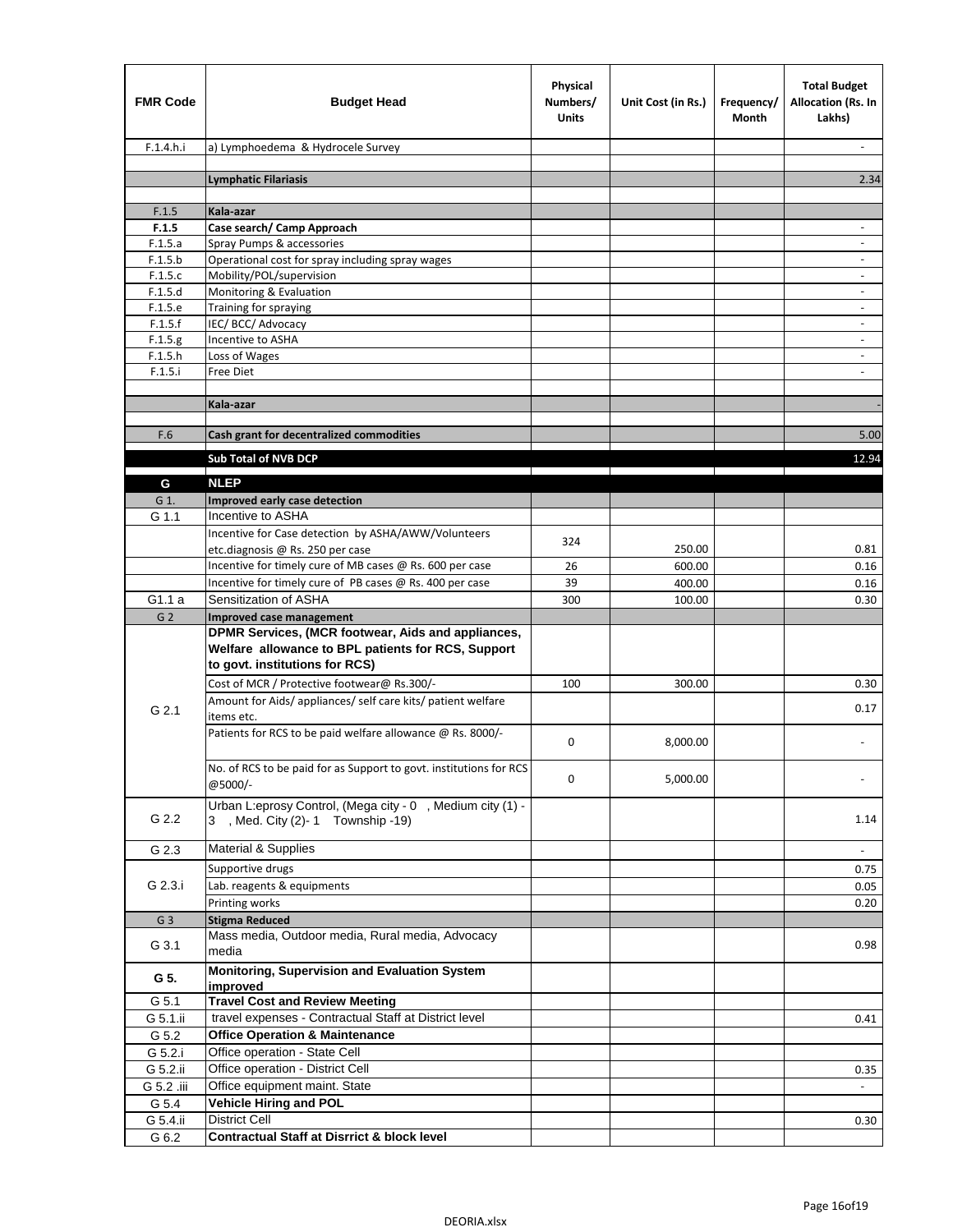| <b>FMR Code</b> | <b>Budget Head</b>                                                                                                                                  | Physical<br>Numbers/<br><b>Units</b> | Unit Cost (in Rs.) | Frequency/<br><b>Month</b> | <b>Total Budget</b><br><b>Allocation (Rs. In</b><br>Lakhs) |
|-----------------|-----------------------------------------------------------------------------------------------------------------------------------------------------|--------------------------------------|--------------------|----------------------------|------------------------------------------------------------|
|                 | <b>District Leprosy Consultant</b>                                                                                                                  | 1                                    | 33,000.00          | 12                         | 3.96                                                       |
| G 6.2.ii        | Physio Therapist                                                                                                                                    | $\mathbf{1}$                         | 27,500.00          | 12                         | 3.30                                                       |
|                 | Contractual Staff Para Medical Worker, (PMW @ 17600pm)                                                                                              | 9                                    | 17,600.00          | 12                         | 19.01                                                      |
| G 7.            | <b>Others</b>                                                                                                                                       |                                      |                    |                            |                                                            |
| G 7.1           | Travel expenses for regular staff for specific programme /<br>training need, awards etc                                                             |                                      |                    |                            | 0.16                                                       |
|                 | HR increment calculated $@$ 5% for above approvals                                                                                                  |                                      |                    |                            | 1.31                                                       |
|                 | Sub Total NLEP                                                                                                                                      |                                      |                    |                            | 33.81                                                      |
|                 |                                                                                                                                                     |                                      |                    |                            |                                                            |
| Н               | <b>RNTCP</b>                                                                                                                                        |                                      |                    |                            |                                                            |
| H.1             | <b>Civil Works</b>                                                                                                                                  |                                      |                    |                            | 3.80                                                       |
| H.2             | Laboratory Materials                                                                                                                                |                                      |                    |                            | 10.31                                                      |
| H.3             | Honorarium/Counselling Charges                                                                                                                      |                                      |                    |                            | 32.84                                                      |
| H.4             | <b>ACSM</b>                                                                                                                                         |                                      |                    |                            | 5.48                                                       |
| H.5             | <b>Equipment Maintenance</b>                                                                                                                        |                                      |                    |                            | 0.52                                                       |
| H.6             | Training                                                                                                                                            |                                      |                    |                            | 5.94                                                       |
| H.7             | Vehicle Operation(POL & Manitainance)                                                                                                               |                                      |                    |                            | 10.45                                                      |
| H.8             | Vehicle hiring                                                                                                                                      |                                      |                    |                            | 15.18                                                      |
| H.9             | Public Private Mix(PP/NGO Support)                                                                                                                  |                                      |                    |                            | 9.29                                                       |
| H.10            | <b>Medical Colleges</b>                                                                                                                             |                                      |                    |                            |                                                            |
| H.11            | Office Operation (Miscellaneous)<br><b>Contractual Services</b>                                                                                     |                                      |                    |                            | 3.13                                                       |
| H.12            | Printing                                                                                                                                            |                                      |                    |                            | 89.99                                                      |
| H.13            | Procurement of Drugs                                                                                                                                |                                      |                    |                            | 2.63                                                       |
| H.15            | <b>Procurement of Vehicles</b>                                                                                                                      |                                      |                    |                            | 1.55                                                       |
| H.16            | Procurement of Equipments                                                                                                                           |                                      |                    |                            | 1.95                                                       |
| H.17            | Patient Support & Transportation Charges                                                                                                            |                                      |                    |                            | 0.75                                                       |
| H.18<br>H.19    | Supervision and Monitoring                                                                                                                          |                                      |                    |                            | 8.33<br>7.92                                               |
|                 | <b>Grand Total</b>                                                                                                                                  |                                      |                    |                            | 210.05                                                     |
|                 |                                                                                                                                                     |                                      |                    |                            |                                                            |
|                 | <b>Total of NDCP</b>                                                                                                                                |                                      |                    |                            | 270.29                                                     |
|                 |                                                                                                                                                     |                                      |                    |                            |                                                            |
|                 | Non Communicable Disease Control Programme (NCD)                                                                                                    |                                      |                    |                            |                                                            |
| П               | $\mathbf{I}$<br>National Programme for Control of Blindness (NPCB)                                                                                  |                                      |                    |                            |                                                            |
| 1.1             | <b>Recurring Grant-in aid</b>                                                                                                                       |                                      |                    |                            |                                                            |
| 1.1.1           | Reimbursement for cataract operation for NGO and                                                                                                    |                                      |                    |                            | 15.42                                                      |
|                 | Private Practitioners as per NGO norms @Rs.1000/-                                                                                                   |                                      |                    |                            |                                                            |
| 1.1.1A          | Assistance for consumables/drugs/medicines to the<br>Govt./District Hospital for Cat sx etc.@ Rs.450/- per case                                     |                                      |                    |                            | 5.61                                                       |
| 1.1.2           | <b>Other Eye Diseases</b>                                                                                                                           |                                      |                    |                            |                                                            |
| 1.1.3           | Screening and free spectacles to school children @<br>Rs.275/- per case                                                                             |                                      |                    |                            | 5.76                                                       |
|                 | Screening and free spectacles for near work to Old                                                                                                  |                                      |                    |                            |                                                            |
| 1.1.4           | Person (New component) @Rs.100/- per case                                                                                                           |                                      |                    |                            | 1.55                                                       |
| 1.1.5           | Recurring GIA to Eye Bank @ Rs.2000/- per pair(Eye<br>Bank will reimburse to Eye Donation Centre for eye<br>collected by them @ Rs.1000/- per pair) |                                      |                    |                            |                                                            |
| 1.2             | Non Recurring Grant-in-Aid                                                                                                                          |                                      |                    |                            |                                                            |
| 1.2.2.          | Grant-in-aid for Sub Divisional Hospitals @ Rs.20 lakh                                                                                              |                                      |                    |                            |                                                            |
| 1.2.3           | For Vision Centre (PHC) (Govt. + NGO) @ Rs.1 lakh                                                                                                   |                                      |                    |                            | 1.00                                                       |
| 1.2.4           | For Eye Bank Rs.25 lakh                                                                                                                             |                                      |                    |                            |                                                            |
| 1.3             | <b>Contractual Man Power</b>                                                                                                                        |                                      |                    |                            |                                                            |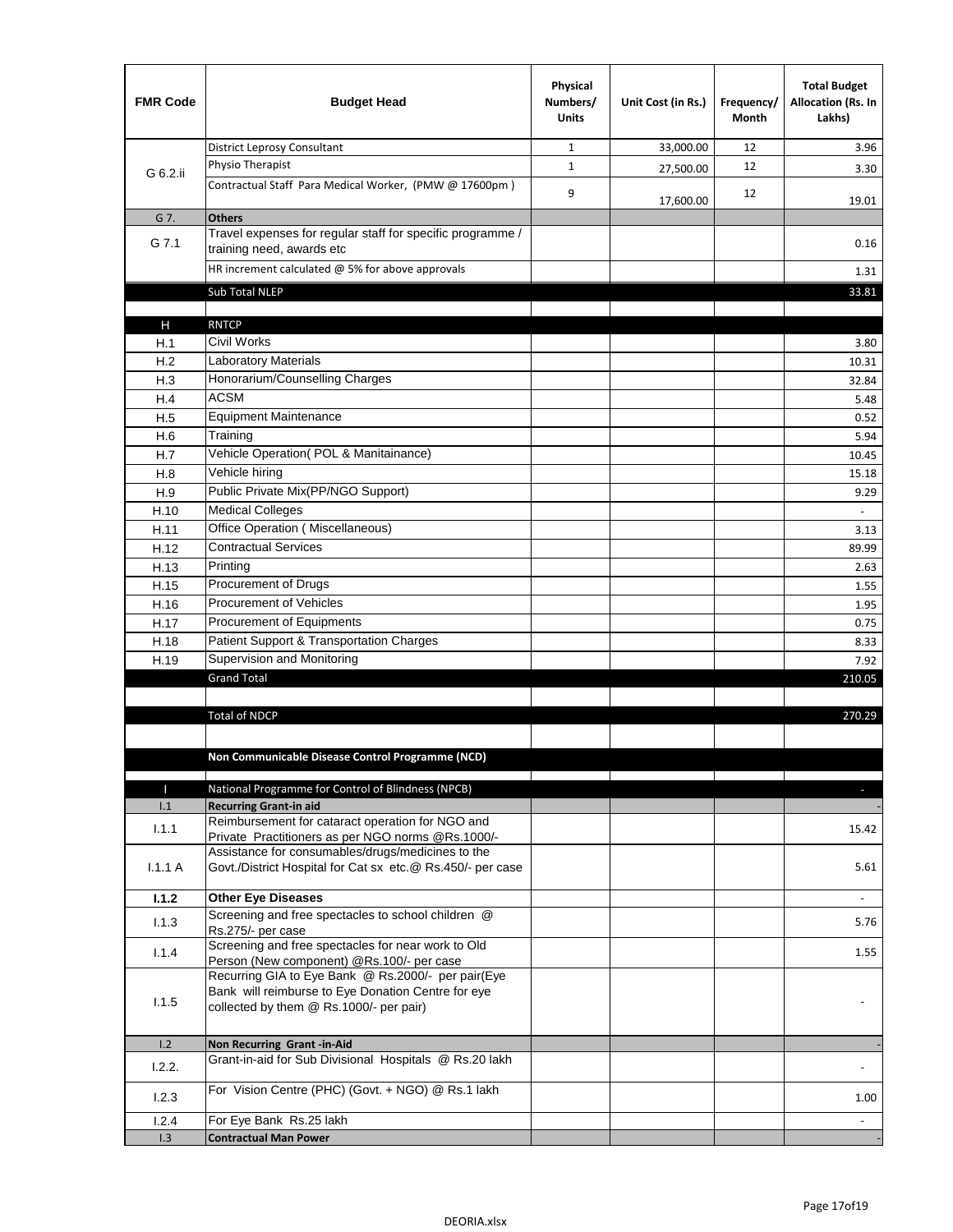| <b>FMR Code</b> | <b>Budget Head</b>                                                                                                                                      | Physical<br>Numbers/<br><b>Units</b> | Unit Cost (in Rs.) | Frequency/<br>Month | <b>Total Budget</b><br>Allocation (Rs. In<br>Lakhs) |
|-----------------|---------------------------------------------------------------------------------------------------------------------------------------------------------|--------------------------------------|--------------------|---------------------|-----------------------------------------------------|
| 1.3.1           | Ophthalmic Surgeon@ Rs.60,000/- p.m.*                                                                                                                   |                                      |                    |                     |                                                     |
| 1.3.2           | Ophthalmic Assistant @ Rs.12,000/- p.m.*                                                                                                                |                                      |                    |                     |                                                     |
| 1.3.3           | Eye Donation Counsellors @ Rs.15000/- p.m.*                                                                                                             |                                      |                    |                     | $\overline{\phantom{a}}$                            |
| 1.3.4           | Data Entry Operator @Rs.8,000/- p.m. for district level                                                                                                 |                                      |                    |                     | 0.26                                                |
| 1.4             | Other activities (if any, pls. specify)                                                                                                                 |                                      |                    |                     |                                                     |
|                 | Other district level activities                                                                                                                         |                                      |                    |                     | 0.25                                                |
|                 | Sub Total of National Programme for Control of Blindness                                                                                                |                                      |                    |                     | 29.86                                               |
|                 | (NPCB)                                                                                                                                                  |                                      |                    |                     |                                                     |
| J               | Natoinal Mental Health Programme (NMHP)                                                                                                                 |                                      |                    |                     |                                                     |
|                 | Honorarium of Existing Human Resource                                                                                                                   |                                      |                    |                     |                                                     |
|                 |                                                                                                                                                         |                                      |                    |                     |                                                     |
| K               | National Programme for the Healthcare of the Elderly (NPHCE)                                                                                            |                                      |                    |                     |                                                     |
| K.1             | <b>Recurring Grant-in-Aid</b>                                                                                                                           |                                      |                    |                     |                                                     |
| K.1.1           | <b>District Hospital</b>                                                                                                                                |                                      |                    |                     |                                                     |
| K.1.1.1         | Machinery & Equipment @ Rs.1.50 lakh per unit                                                                                                           |                                      |                    |                     |                                                     |
| K.1.1.2         | Drugs & Consumable @ Rs. 5 Lacs to existing district &<br>Rs. 3 Lacs to New Districts                                                                   |                                      |                    |                     |                                                     |
| K.1.1.3         | Training of doctors and staff from CHCs and PHCs @<br>Rs.0.40 lakh per unit                                                                             |                                      |                    |                     |                                                     |
| K.1.1.4         | Public Awareness & IEC @ Rs.1 lakh per unit                                                                                                             |                                      |                    |                     |                                                     |
| K.1.1.6         | Consultant Medicine (2) @ Rs. 80000 P.M. for 12 months<br>against filled post & 3 month against Vacant Post                                             |                                      |                    |                     |                                                     |
| K.1.1.7         | Nurse (6) @ Rs. 20,000 P.M. for 12 months against filled<br>post & 3 month against Vacant Post                                                          |                                      |                    |                     |                                                     |
| K.1.1.8         | Physiotherapist 1 @ Rs.20,000 p.m.                                                                                                                      |                                      |                    |                     |                                                     |
| K.1.1.9         | Hospital Attendants 2@ Rs.7500 p.m.                                                                                                                     |                                      |                    |                     |                                                     |
| K.1.1.10        | Sanitary Attendants 2 @ Rs.7500 p.m.                                                                                                                    |                                      |                    |                     |                                                     |
| K.1.2           | снс                                                                                                                                                     |                                      |                    |                     |                                                     |
| K.1.2.1         | Training @ Rs. 30,000 (Refer list for No. of CHC)                                                                                                       |                                      |                    |                     |                                                     |
| K.1.2.3         | Rehabilitation Worker 1 @ Rs.18,000 p.m.                                                                                                                |                                      |                    |                     |                                                     |
| K.1.3           | PHC                                                                                                                                                     |                                      |                    |                     |                                                     |
| K.1.3.1.        | Training & IEC @ Rs.0.30 lakh per PHC                                                                                                                   |                                      |                    |                     |                                                     |
| K.1.4           | <b>Sub-Centre</b>                                                                                                                                       |                                      |                    |                     |                                                     |
| K.1.4.1         | Aids and Appliances @ Rs.0.30 lakh per Sub-Centre                                                                                                       |                                      |                    |                     |                                                     |
| K.2             | <b>Non-Recurring Grant-in-Aid</b>                                                                                                                       |                                      |                    |                     |                                                     |
| K.2.1           | <b>District Hospital</b>                                                                                                                                |                                      |                    |                     |                                                     |
| K.2.1.1         | Construction/renovation/extension of the existing building<br>and Furniture of Geriatrics Unit with 10 beds and OPD<br>facilities @ Rs.80 lakh per unit |                                      |                    |                     |                                                     |
| K.2.1.2         | Machinery & Equipment @ Rs.7.00 lakh per unit                                                                                                           |                                      |                    |                     |                                                     |
|                 | HR Increment @ 5% (Refer HR increment calculation<br>sheet)                                                                                             |                                      |                    |                     | $\sim$                                              |
|                 |                                                                                                                                                         |                                      |                    |                     |                                                     |
|                 | Sub Total of National Programme for the Healthcare of the<br><b>Elderly (NPHCE)</b>                                                                     |                                      |                    |                     |                                                     |
|                 |                                                                                                                                                         |                                      |                    |                     |                                                     |
| M               | <b>National Tobacco Control Programme (NTCP)</b>                                                                                                        |                                      |                    |                     |                                                     |
| M.1             | <b>District Tobacco Control Cell (DTCC)</b>                                                                                                             |                                      |                    |                     |                                                     |
| M.1.1           | Training/ Sensitization Prog.                                                                                                                           |                                      |                    |                     | 5.00                                                |
| M.1.2           | SBCC/IEC campaign                                                                                                                                       |                                      |                    |                     | 7.00                                                |
| M.1.3           | School Programme                                                                                                                                        |                                      |                    |                     | 7.00                                                |
| M.1.4<br>M.1.5  | Pharmacological Treatment<br>Flexible pool                                                                                                              |                                      |                    |                     | 2.00<br>6.90                                        |
| M.1.6           | Manpower Suppot                                                                                                                                         |                                      |                    |                     | 2.60                                                |
|                 |                                                                                                                                                         |                                      |                    |                     |                                                     |